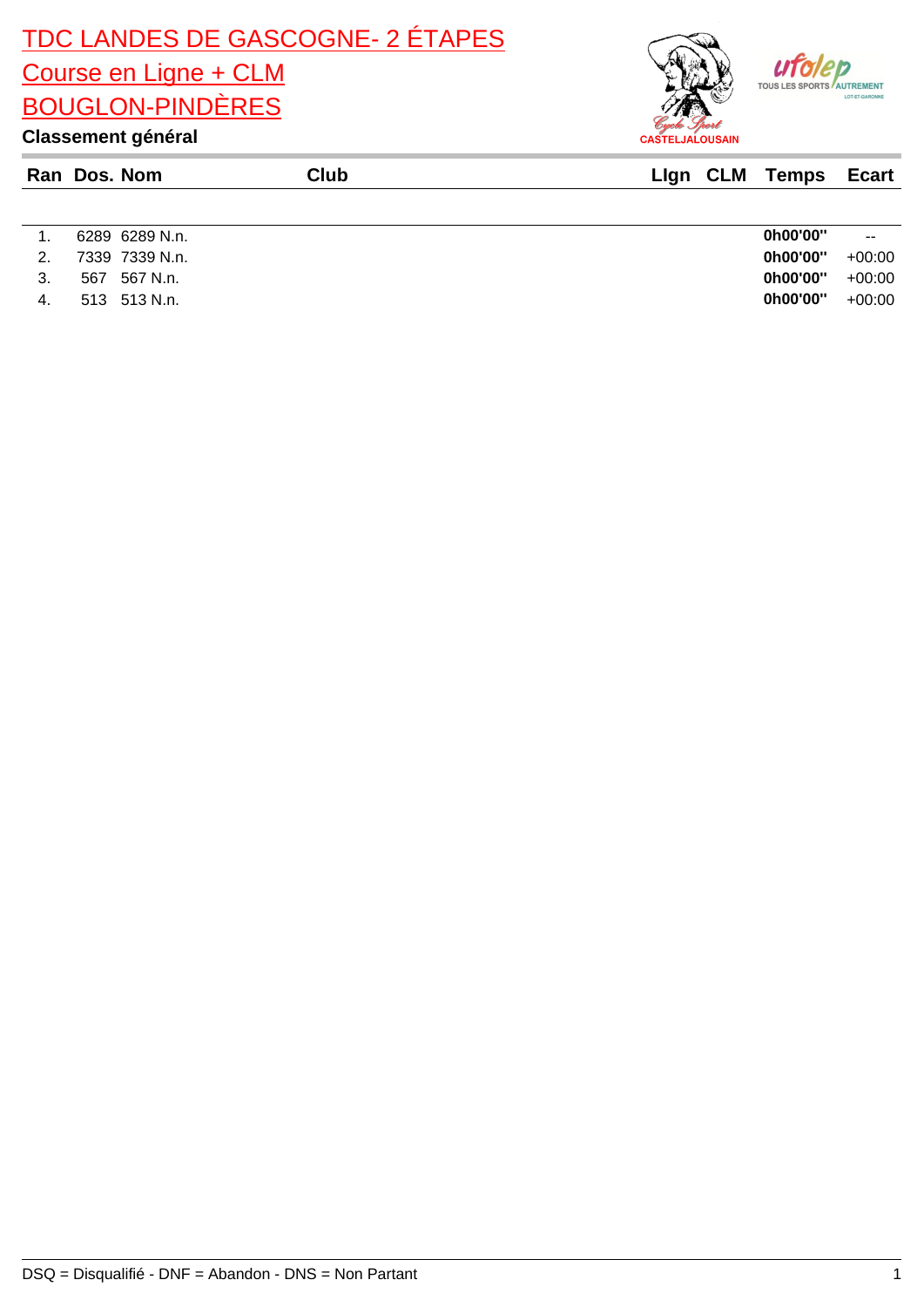

**Classement général**

#### 1ère Catégorie 1. 118 LACOURT JULIEN TEAM KBL33 1692 1140'2 18'26" 1h58'53" 2. 121 MAIRE CAMILLE TEAM KBL33 1h40'0 18'51'' **1h58'53''** +00:00 3. 137 VERHOEVEN REMI GUIDON BIASSAIS 1h40'1 18'48'' **1h59'01''** +00:08 4. 104 BAZALGETTE ROMAIN CASTELMAYRAN VELO CLUB 1h40'2 18'38'' **1h59'05''** +00:12 5. 111 DIEGO ROMAIN E. C. ST FELIX DE FONCAUDE 1h40'0 19'46'' **1h59'51''** +00:58 6. 134 TOUTAIN YANN VELO CLUB BARSACAIS 1h40'2 19'33'' **2h00'00''** +01:07 7. 138 DUGAST PASCAL TEAM SPORT AMATEUR UNIBALLER 1h40'3 19'52'' **2h00'23''** +01:30 8. 133 SCHAAB PAUL VELO CLUB PIERREFITTE LUZ 1h40'2 20'04'' **2h00'26''** +01:33 9. 105 BLANCHET BASTIEN VELO CLUB PIERREFITTE LUZ 1h40'3 20'02'' **2h00'33''** +01:40 10. 136 VERGARA RAPHAEL TEAM KBL33 1h40'4 19'59'' **2h00'42''** +01:49 11. 103 LATESTERE ADRIEN CYCLOSPORT CASTELJALOUX 1h40'3 20'11'' **2h00'42''** +01:49 12. 130 RODARIE TOM TEAM SPORT AMATEUR UNIBALLER 1h40'3 20'15'' **2h00'46''** +01:53 13. 129 PONS QUENTIN AMICALE LAIQUE VARES 1h40'1 20'57'' **2h01'07''** +02:14 14. 135 VALADE DYLAN CYCLO 4 HAUT AGENAIS 1h40'5 20'18'' **2h01'09''** +02:16 15. 117 LABBE GERALD GUIDON MACARIEN 1h40'5 20'17'' **2h01'10''** +02:17 16. 140 JUNQUA SEBASTIEN E. C. ST FELIX DE FONCAUDE 1h40'3 20'50'' **2h01'21''** +02:28 17. 120 LEON ALEXANDRE JEUNESSE SPORTIVE ASTERIENNE- 1h40'3 20'54'' **2h01'25''** +02:32 18. 110 DEROO GAETAN JEUNESSE SPORTIVE ASTERIENNE- 1h40'3 21'03'' **2h01'34''** +02:41 19. 124 NAY STEPHANE TEAM SPORT AMATEUR UNIBALLER 1h40'5 20'39'' **2h01'37''** +02:44 20. 106 CRETEAU NICOLAS TEAM KBL33 1h40'5 21'03'' **2h01'56''** +03:03 21. 123 MONNIER MICKAEL BAZAS SPORTS NATURE 1h40'3 21'56'' **2h02'27''** +03:34 22. 126 PAOLETTI LIONEL UNION SPORTIVE CASTELSAGRAT 1h41'0 21'40'' **2h02'44''** +03:51 23. 114 DUPOUY YANNICK VELO CLUB BARSACAIS 1h40'3 22'14'' **2h02'45''** +03:52 24. 108 DAYRAUT CLEMENT LECLERC CYCLO SPORT TONNEINS 1h40'3 22'29'' **2h03'00''** +04:07 25. 109 DELOGE BERTRAND TEAM SPORT AMATEUR UNIBALLER 1h41'1 21'50'' **2h03'00''** +04:07 26. 128 PEFOURQUE ANTHONY CASTELMAYRAN VELO CLUB 1h41'1 21'42'' **2h03'01''** +04:08 27. 113 DUMAS EDGAR VELO CLUB PIERREFITTE LUZ 1h40'4 22'20'' **2h03'05''** +04:12 28. 127 PECONDON ROMAIN LES GRILLONS MASSAIS 1h40'3 22'44'' **2h03'15''** +04:22 29. 122 MENGES FRANCK TEAM SPORT AMATEUR UNIBALLER 1h40'4 23'01'' **2h03'46''** +04:53 30. 125 PAGGIOLO FLORENT VELO CLUB BARSACAIS 1h42'2 22'39'' **2h05'01''** +06:08 31. 116 FORT ELIE TEAM SPORT AMATEUR UNIBALLER 1h43'1 23'04'' **2h06'23''** +07:30 32. 112 DUGAST AYMERICK TEAM SPORT AMATEUR UNIBALLER 1h57'2 20'46'' **2h18'06''** +19:13 42. 142 **0h00'00''** -118:53 43. 143 **0h00'00''** -118:53 44. 144 **0h00'00''** -118:53 45. 145 **0h00'00''** -118:53 46. 146 **0h00'00''** -118:53 47. 147 **0h00'00''** -118:53 48. 148 **0h00'00''** -118:53 49. 149 **0h00'00''** -118:53 50. 150 **0h00'00''** -118:53 51. 151 **0h00'00''** -118:53 52. 152 **0h00'00''** -118:53 53. 153 **0h00'00''** -118:53 54. 154 **0h00'00''** -118:53 55. 155 **0h00'00''** -118:53 56. 156 **0h00'00''** -118:53 57. 157 **0h00'00''** -118:53 **Ran Dos. Nom Club LIgn CLM Temps Ecart**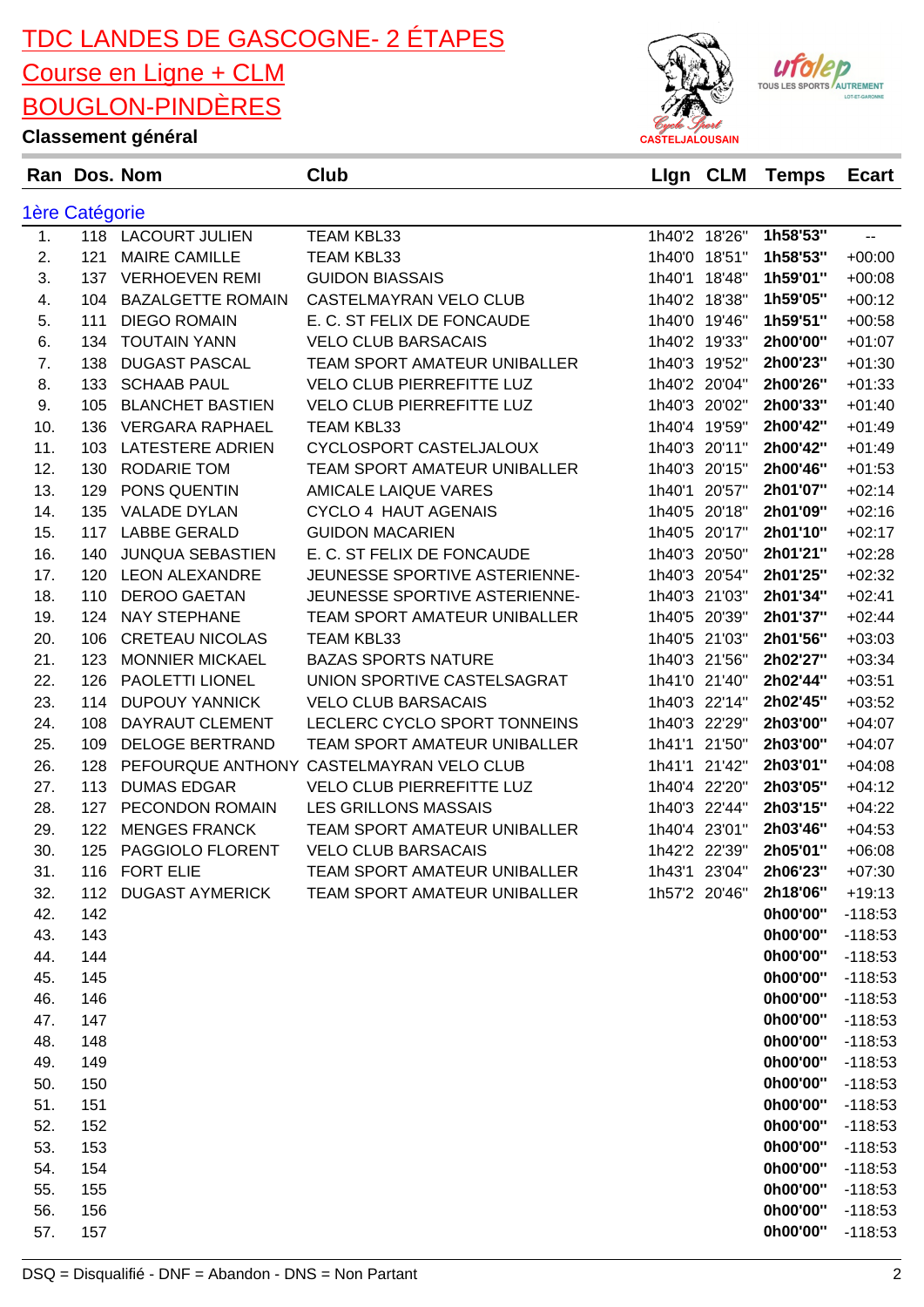



| Ran        |            | Dos. Nom             | Club                             | Lign CLM | <b>Temps</b>         | <b>Ecart</b>           |
|------------|------------|----------------------|----------------------------------|----------|----------------------|------------------------|
| 58.        | 158        |                      |                                  |          | 0h00'00"             | $-118:53$              |
| 59.        | 159        |                      |                                  |          | 0h00'00"             | $-118:53$              |
| 60.        | 160        |                      |                                  |          | 0h00'00"             | $-118:53$              |
| 61.        | 161        |                      |                                  |          | 0h00'00"             | $-118:53$              |
| 62.        | 162        |                      |                                  |          | 0h00'00"             | $-118:53$              |
| 63.        | 163        |                      |                                  |          | 0h00'00"             | $-118:53$              |
| 64.        | 164        |                      |                                  |          | 0h00'00"             | $-118:53$              |
| 65.        | 165        |                      |                                  |          | 0h00'00"             | $-118:53$              |
| 66.        | 166        |                      |                                  |          | 0h00'00"             | $-118:53$              |
| 67.        | 167        |                      |                                  |          | 0h00'00"             | $-118:53$              |
| 68.        | 168        |                      |                                  |          | 0h00'00"             | $-118:53$              |
| 69.        | 169        |                      |                                  |          | 0h00'00"             | $-118:53$              |
| 70.        | 170        |                      |                                  |          | 0h00'00"             | $-118:53$              |
| 71.        | 171        |                      |                                  |          | 0h00'00"             | $-118:53$              |
| 72.        | 172        |                      |                                  |          | 0h00'00"             | $-118:53$              |
| 73.        | 173        |                      |                                  |          | 0h00'00"             | $-118:53$              |
| 74.        | 174        |                      |                                  |          | 0h00'00"             | $-118:53$              |
| 75.        | 175        |                      |                                  |          | 0h00'00"             | $-118:53$              |
| 76.        | 176        |                      |                                  |          | 0h00'00"             | $-118:53$              |
| 77.        | 177        |                      |                                  |          | 0h00'00"             | $-118:53$              |
| 78.        | 178        |                      |                                  |          | 0h00'00"             | $-118:53$              |
| 79.        | 179        |                      |                                  |          | 0h00'00"             | $-118:53$              |
| 80.        | 180        |                      |                                  |          | 0h00'00"             | $-118:53$              |
| 81.        | 181        |                      |                                  |          | 0h00'00"             | $-118:53$              |
| 82.        | 182        |                      |                                  |          | 0h00'00"             | $-118:53$              |
| 83.        | 183        |                      |                                  |          | 0h00'00"             | $-118:53$              |
| 84.        | 184        |                      |                                  |          | 0h00'00"             | $-118:53$              |
| 85.        | 185        |                      |                                  |          | 0h00'00"             | $-118:53$              |
| 86.        | 186        |                      |                                  |          | 0h00'00"             | $-118:53$              |
| 87.        | 187        |                      |                                  |          | 0h00'00"             | $-118:53$              |
| 88.        | 188        |                      |                                  |          | 0h00'00"             | $-118:53$              |
| 89.        | 189        |                      |                                  |          | 0h00'00"             | $-118:53$              |
| 90.<br>91. | 190<br>191 |                      |                                  |          | 0h00'00"<br>0h00'00" | $-118:53$              |
| 92.        | 192        |                      |                                  |          | 0h00'00"             | $-118:53$<br>$-118:53$ |
| 93.        | 193        |                      |                                  |          | 0h00'00"             | $-118:53$              |
| 94.        | 194        |                      |                                  |          | 0h00'00"             | $-118:53$              |
| 95.        | 195        |                      |                                  |          | 0h00'00"             | $-118:53$              |
| 96.        | 196        |                      |                                  |          | 0h00'00"             | $-118:53$              |
| 97.        | 197        |                      |                                  |          | 0h00'00"             | $-118:53$              |
| 98.        | 198        |                      |                                  |          | 0h00'00"             | $-118:53$              |
| 99.        | 199        |                      |                                  |          | 0h00'00"             | $-118:53$              |
| 100.       | 200        |                      |                                  |          | 0h00'00"             | $-118:53$              |
| <b>DNF</b> | 101        | <b>BREUX NICOLAS</b> | CYCLOSPORT CASTELJALOUX          |          | 0h00'00"             | $-118:53$              |
| <b>DNF</b> |            | 102 KOESSLER LAURENT | CYCLOSPORT CASTELJALOUX          |          | 0h00'00"             | $-118:53$              |
| <b>DNF</b> | 107        | <b>CUEL FABRICE</b>  | <b>VELO CLUB PIERREFITTE LUZ</b> |          | 0h00'00"             | $-118:53$              |
| <b>DNF</b> | 115        | <b>ESTAY ANTHONY</b> | <b>VELO CLUB COTE D'ARGENT</b>   |          | 0h00'00"             | $-118:53$              |
| <b>DNF</b> | 131        | <b>SAUMON CHARLY</b> | <b>BAZAS SPORTS NATURE</b>       |          | 0h00'00"             | $-118:53$              |
| <b>DNF</b> | 132        | <b>SAUMON DIDIER</b> | <b>BAZAS SPORTS NATURE</b>       |          | 0h00'00"             | $-118:53$              |
| <b>DNF</b> | 139        | <b>RAMON CLEMENT</b> | <b>ESCAPADE EXCITED RIDERS</b>   |          | 0h00'00"             | $-118:53$              |
|            |            |                      |                                  |          |                      |                        |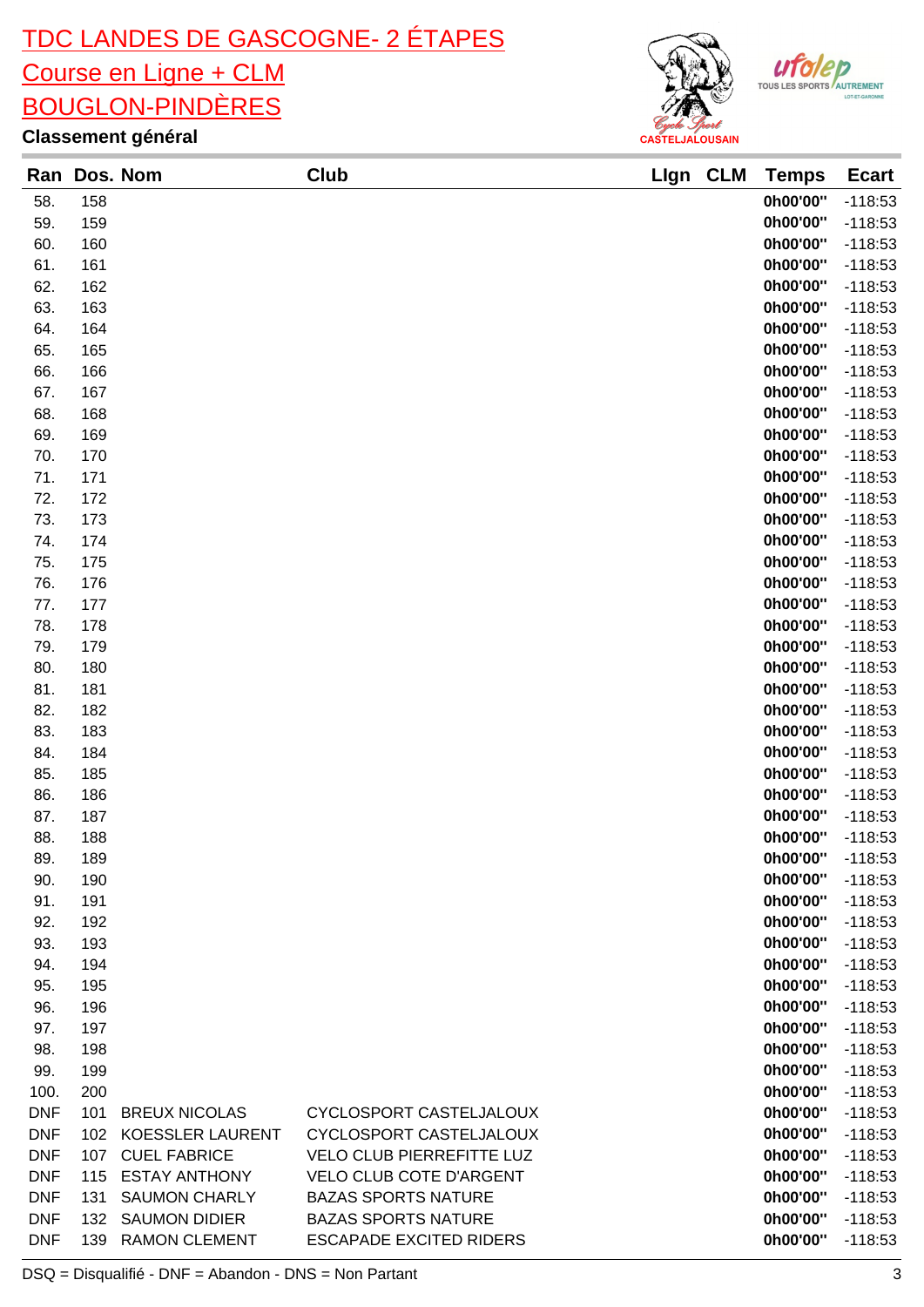

|            | Ran Dos. Nom         | Club                               |  | Lign CLM Temps Ecart |         |
|------------|----------------------|------------------------------------|--|----------------------|---------|
| <b>DNF</b> | 141 LARRUE BENJAMIN  | <b>VELO CLUB MONTOIS</b>           |  | $0h00'00'' - 118:53$ |         |
| <b>DNS</b> | 119 LAVIDALLE ROMAIN | ROQUEFORT - SARBAZAN SPORTS NATURE |  | 0h00'00''            | -118:53 |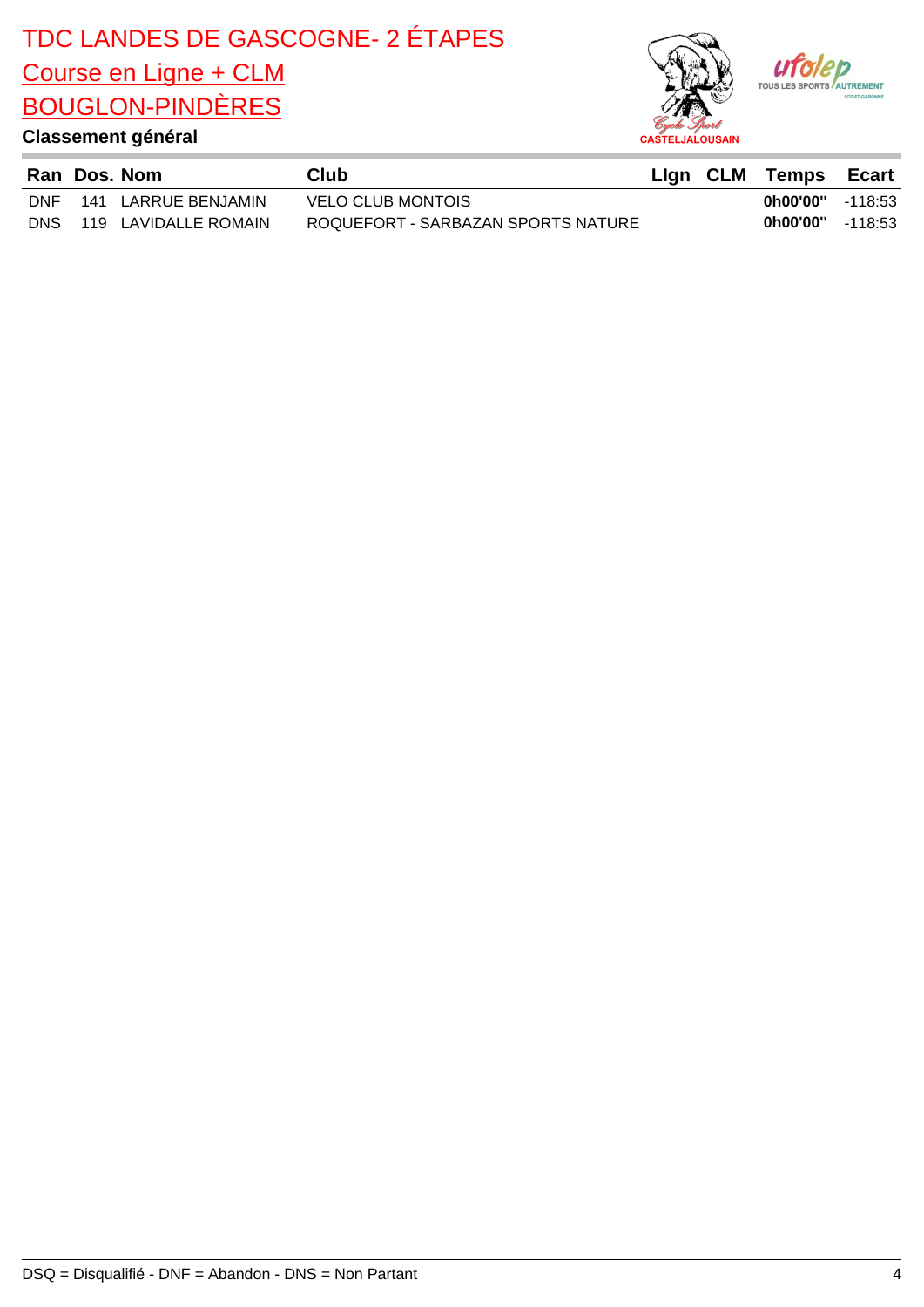

AUTREMENT TOUS LES SPORTS

|            | Ran Dos. Nom   |                           | Club                                             |               | Lign CLM      | <b>Temps</b>         | <b>Ecart</b>             |
|------------|----------------|---------------------------|--------------------------------------------------|---------------|---------------|----------------------|--------------------------|
|            | 2ème catégorie |                           |                                                  |               |               |                      |                          |
| 1.         |                | 206 BERLON REMI           | ST PAUL SPORTS CYCLISME                          |               | 1h23'4 20'04" | 1h43'45"             | $\overline{\phantom{a}}$ |
| 2.         |                | 204 ALATERRE PAUL         | ST PAUL SPORTS CYCLISME                          |               | 1h23'4 20'43" | 1h44'24"             | $+00:39$                 |
| 3.         | 223            | <b>TEZE JULIEN</b>        | STADE MONTOIS MONT DE MARSAN                     |               | 1h23'5 20'56" | 1h44'47"             | $+01:02$                 |
| 4.         | 205            | <b>BARLE THOMAS</b>       | J.S. ST SULPICE ET CAMEYRAC                      |               | 1h23'4 21'10" | 1h44'51"             | $+01:06$                 |
| 5.         | 218            | <b>PANISSARD DIDIER</b>   | <b>CYCLOTOURISME DE L ESPERANCE</b>              |               | 1h23'4 21'14" | 1h44'55"             | $+01:10$                 |
| 6.         | 211            | <b>GROSSETETE OLIVIER</b> | ROQUEFORT - SARBAZAN SPORTS NATURE 1h23'5 21'13" |               |               | 1h45'04"             | $+01:19$                 |
| 7.         | 214            | <b>LASSORT HELIAN</b>     | VÉLO CLUB DU BRUILHOIS ET AGENAIS                |               | 1h23'4 21'32" | 1h45'13"             | $+01:28$                 |
| 8.         | 217            | <b>MERLAND MAEL</b>       | UNION CYCLOSPORTIVE PUJOLAISE                    |               | 1h23'4 21'42" | 1h45'23"             | $+01:38$                 |
| 9.         | 221            | SOUTIRAN SYLVAIN          | UNION CYCLOSPORTIVE PUJOLAISE                    | 1h23'5 22'00" |               | 1h45'51"             | $+02:06$                 |
| 10.        | 202            | ROLLAND YANN              | CYCLOSPORT CASTELJALOUX                          |               | 1h23'5 22'01" | 1h45'52"             | $+02:07$                 |
| 11.        | 220            | <b>SENTUC THIERRY</b>     | CYCLO CLUB ST PALAIS DE BLAYE                    |               | 1h23'5 22'21" | 1h46'12"             | $+02:27$                 |
| 12.        | 222            | <b>TABANON DIMITRI</b>    | E. C. ST FELIX DE FONCAUDE                       |               | 1h23'5 22'23" | 1h46'14"             | $+02:29$                 |
| 13.        | 226            | <b>GALCERA MICHEL</b>     | <b>VELO CLUB PIERREFITTE LUZ</b>                 | 1h24'1 22'45" |               | 1h46'55"             | $+03:10$                 |
| 14.        | 213            | <b>LAGARDERE JOEL</b>     | ETOILE CYCLISTE BAZEILLAISE                      |               | 1h24'0 23'26" | 1h47'26"             | $+03:41$                 |
| 15.        | 210            | DARRAILLAN JEROME         | <b>GUIDON BIASSAIS</b>                           |               | 1h24'0 23'21" | 1h47'27"             | $+03:42$                 |
| 16.        | 219            | <b>PINCK MICKAEL</b>      | <b>CNB Club Nicolas BUETAS</b>                   |               | 1h24'1 23'23" | 1h47'33"             | $+03:48$                 |
| 17.        | 209            | <b>CAVAILLE FABIEN</b>    | <b>GUIDON BIASSAIS</b>                           | 1h31'3 22'16" |               | 1h53'54"             | $+10:09$                 |
| 18.        | 215            | <b>LAVENS LOICK</b>       | UNION CYCLOSPORTIVE PUJOLAISE                    |               | 1h34'1 20'20" | 1h54'30"             | $+10:45$                 |
| 19.        | 207            | <b>BOYER FLORIAN</b>      | <b>CYCLOTOURISME DE L ESPERANCE</b>              |               | 1h33'0 22'34" | 1h55'40"             | $+11:55$                 |
| 20.        | 224            | <b>TUFFAL CEDRIC</b>      | CYCLOTOURISME DE L ESPERANCE                     |               | 1h33'0 22'39" | 1h55'45"             | $+12:00$                 |
| 21.        | 216            | <b>MALRIC YOHAN</b>       | UNION CYCLOSPORTIVE PUJOLAISE                    |               | 1h33'0 23'01" | 1h56'07"             | $+12:22$                 |
| 22.        | 212            | <b>LABBE GWENDAL</b>      | <b>GUIDON MACARIEN</b>                           |               | 1h34'3 21'50" | 1h56'25"             | $+12:40$                 |
| 23.        | 203            | <b>ABADIE FRANCIS</b>     | <b>CNB Club Nicolas BUETAS</b>                   |               | 1h33'0 23'38" | 1h56'44"             | $+12:59$                 |
| 24.        | 201            | <b>BORE JOEL</b>          | CYCLOSPORT CASTELJALOUX                          |               | 1h33'1 24'23" | 1h57'40"             | $+13:55$                 |
| 27.        | 227            |                           |                                                  |               |               | 0h00'00"             | $-103:45$                |
| 28.        | 228            |                           |                                                  |               |               | 0h00'00"             | $-103:45$                |
| 29.        | 229            |                           |                                                  |               |               | 0h00'00"             | $-103:45$                |
| 30.        | 230            |                           |                                                  |               |               | 0h00'00"<br>0h00'00" | $-103:45$                |
| 31.<br>32. | 231<br>232     |                           |                                                  |               |               | 0h00'00"             | $-103:45$<br>$-103:45$   |
|            |                |                           |                                                  |               |               | 0h00'00"             | $-103:45$                |
| 33.<br>34. | 233<br>234     |                           |                                                  |               |               | 0h00'00"             | $-103:45$                |
| 35.        | 235            |                           |                                                  |               |               | 0h00'00"             | $-103:45$                |
| 36.        | 236            |                           |                                                  |               |               | 0h00'00"             | $-103:45$                |
| 37.        | 237            |                           |                                                  |               |               | 0h00'00"             | $-103:45$                |
| 38.        | 238            |                           |                                                  |               |               | 0h00'00"             | $-103:45$                |
| 39.        | 239            |                           |                                                  |               |               | 0h00'00"             | $-103:45$                |
| 40.        | 240            |                           |                                                  |               |               | 0h00'00"             | $-103:45$                |
| 41.        | 241            |                           |                                                  |               |               | 0h00'00"             | $-103:45$                |
| 42.        | 242            |                           |                                                  |               |               | 0h00'00"             | $-103:45$                |
| 43.        | 243            |                           |                                                  |               |               | 0h00'00"             | $-103:45$                |
| 44.        | 244            |                           |                                                  |               |               | 0h00'00"             | $-103:45$                |
| 45.        | 245            |                           |                                                  |               |               | 0h00'00"             | $-103:45$                |
| 46.        | 246            |                           |                                                  |               |               | 0h00'00"             | $-103:45$                |
| 47.        | 247            |                           |                                                  |               |               | 0h00'00"             | $-103:45$                |
| 48.        | 248            |                           |                                                  |               |               | 0h00'00"             | $-103:45$                |
| 49.        | 249            |                           |                                                  |               |               | 0h00'00"             | $-103:45$                |
| 50.        | 250            |                           |                                                  |               |               | 0h00'00"             | $-103:45$                |
|            |                |                           |                                                  |               |               |                      |                          |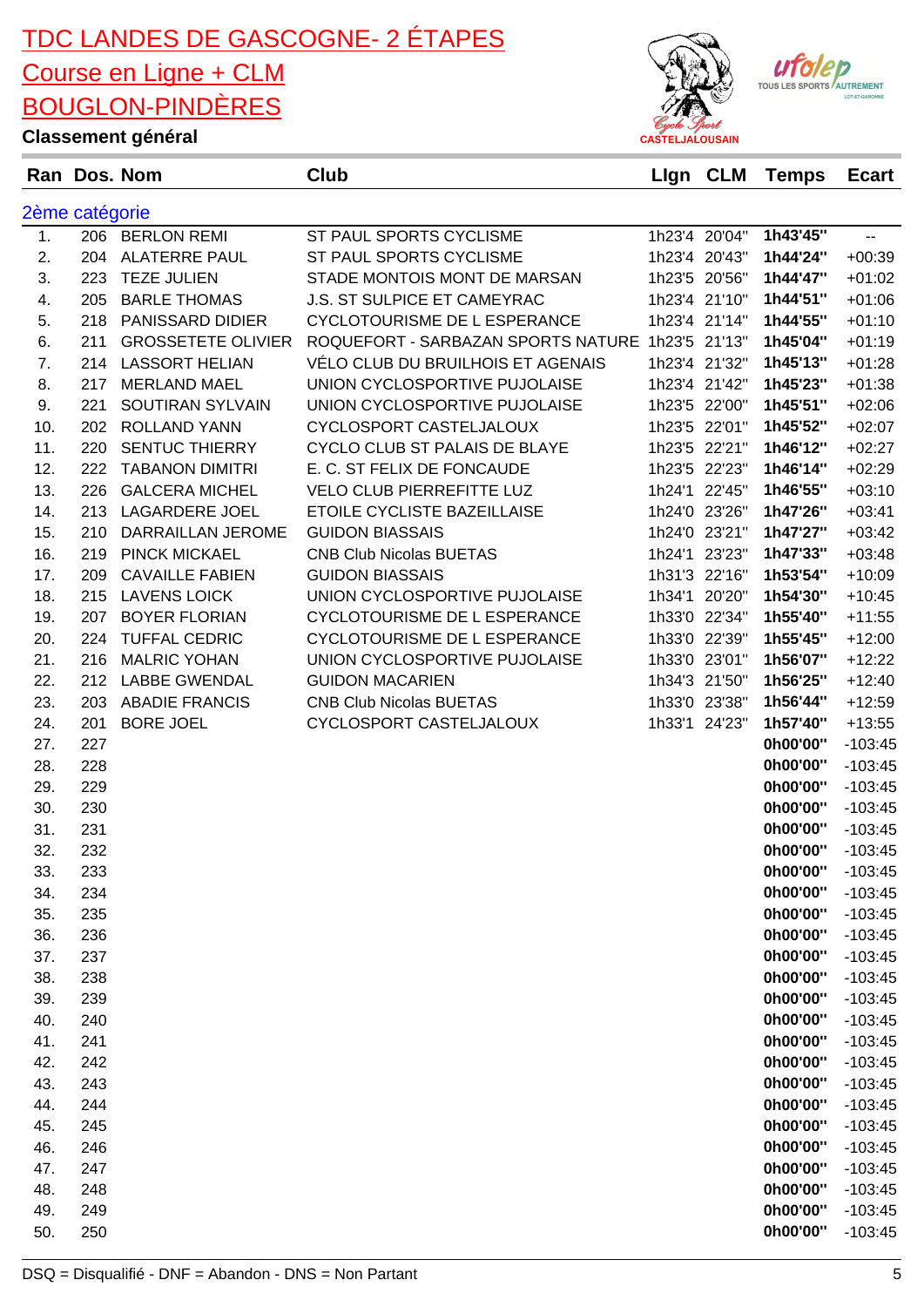



| Ran  |     | Club<br>Dos. Nom | Llgn | <b>CLM</b> | <b>Temps</b> | <b>Ecart</b> |
|------|-----|------------------|------|------------|--------------|--------------|
| 51.  | 251 |                  |      |            | 0h00'00"     | $-103:45$    |
| 52.  | 252 |                  |      |            | 0h00'00"     | $-103:45$    |
| 53.  | 253 |                  |      |            | 0h00'00"     | $-103:45$    |
| 54.  | 254 |                  |      |            | 0h00'00"     | $-103:45$    |
| 55.  | 255 |                  |      |            | 0h00'00"     | $-103:45$    |
| 56.  | 256 |                  |      |            | 0h00'00"     | $-103:45$    |
| 57.  | 257 |                  |      |            | 0h00'00"     | $-103:45$    |
| 58.  | 258 |                  |      |            | 0h00'00"     | $-103:45$    |
| 59.  | 259 |                  |      |            | 0h00'00"     | $-103:45$    |
| 60.  | 260 |                  |      |            | 0h00'00"     | $-103:45$    |
| 61.  | 261 |                  |      |            | 0h00'00"     | $-103:45$    |
| 62.  | 262 |                  |      |            | 0h00'00"     | $-103:45$    |
| 63.  | 263 |                  |      |            | 0h00'00"     | $-103:45$    |
| 64.  | 264 |                  |      |            | 0h00'00"     | $-103:45$    |
| 65.  | 265 |                  |      |            | 0h00'00"     | $-103:45$    |
| 66.  | 266 |                  |      |            | 0h00'00"     | $-103:45$    |
| 67.  | 267 |                  |      |            | 0h00'00"     | $-103:45$    |
| 68.  | 268 |                  |      |            | 0h00'00"     | $-103:45$    |
| 69.  | 269 |                  |      |            | 0h00'00"     | $-103:45$    |
| 70.  | 270 |                  |      |            | 0h00'00"     | $-103:45$    |
| 71.  | 271 |                  |      |            | 0h00'00"     | $-103:45$    |
| 72.  | 272 |                  |      |            | 0h00'00"     | $-103:45$    |
| 73.  | 273 |                  |      |            | 0h00'00"     | $-103:45$    |
| 74.  | 274 |                  |      |            | 0h00'00"     | $-103:45$    |
| 75.  | 275 |                  |      |            | 0h00'00"     | $-103:45$    |
| 76.  | 276 |                  |      |            | 0h00'00"     | $-103:45$    |
| 77.  | 277 |                  |      |            | 0h00'00"     | $-103:45$    |
| 78.  | 278 |                  |      |            | 0h00'00"     | $-103:45$    |
| 79.  | 279 |                  |      |            | 0h00'00"     | $-103:45$    |
| 80.  | 280 |                  |      |            | 0h00'00"     | $-103:45$    |
| 81.  | 281 |                  |      |            | 0h00'00"     | $-103:45$    |
| 82.  | 282 |                  |      |            | 0h00'00"     | $-103:45$    |
| 83.  | 283 |                  |      |            | 0h00'00"     | $-103:45$    |
| 84.  | 284 |                  |      |            | 0h00'00"     | $-103:45$    |
| 85.  | 285 |                  |      |            | 0h00'00"     | $-103:45$    |
| 86.  | 286 |                  |      |            | 0h00'00"     | $-103:45$    |
| 87.  | 287 |                  |      |            | 0h00'00"     | $-103:45$    |
| 88.  | 288 |                  |      |            | 0h00'00"     | $-103:45$    |
| 89.  | 289 |                  |      |            | 0h00'00"     | $-103:45$    |
| 90.  | 290 |                  |      |            | 0h00'00"     | $-103:45$    |
| 91.  | 291 |                  |      |            | 0h00'00"     | $-103:45$    |
| 92.  | 292 |                  |      |            | 0h00'00"     | $-103:45$    |
| 93.  | 293 |                  |      |            | 0h00'00"     | $-103:45$    |
| 94.  | 294 |                  |      |            | 0h00'00"     | $-103:45$    |
| 95.  | 295 |                  |      |            | 0h00'00"     | $-103:45$    |
| 96.  | 296 |                  |      |            | 0h00'00"     | $-103:45$    |
| 97.  | 297 |                  |      |            | 0h00'00"     | $-103:45$    |
| 98.  | 298 |                  |      |            | 0h00'00"     | $-103:45$    |
| 99.  | 299 |                  |      |            | 0h00'00"     | $-103:45$    |
| 100. | 300 |                  |      |            | 0h00'00"     | $-103:45$    |
|      |     |                  |      |            |              |              |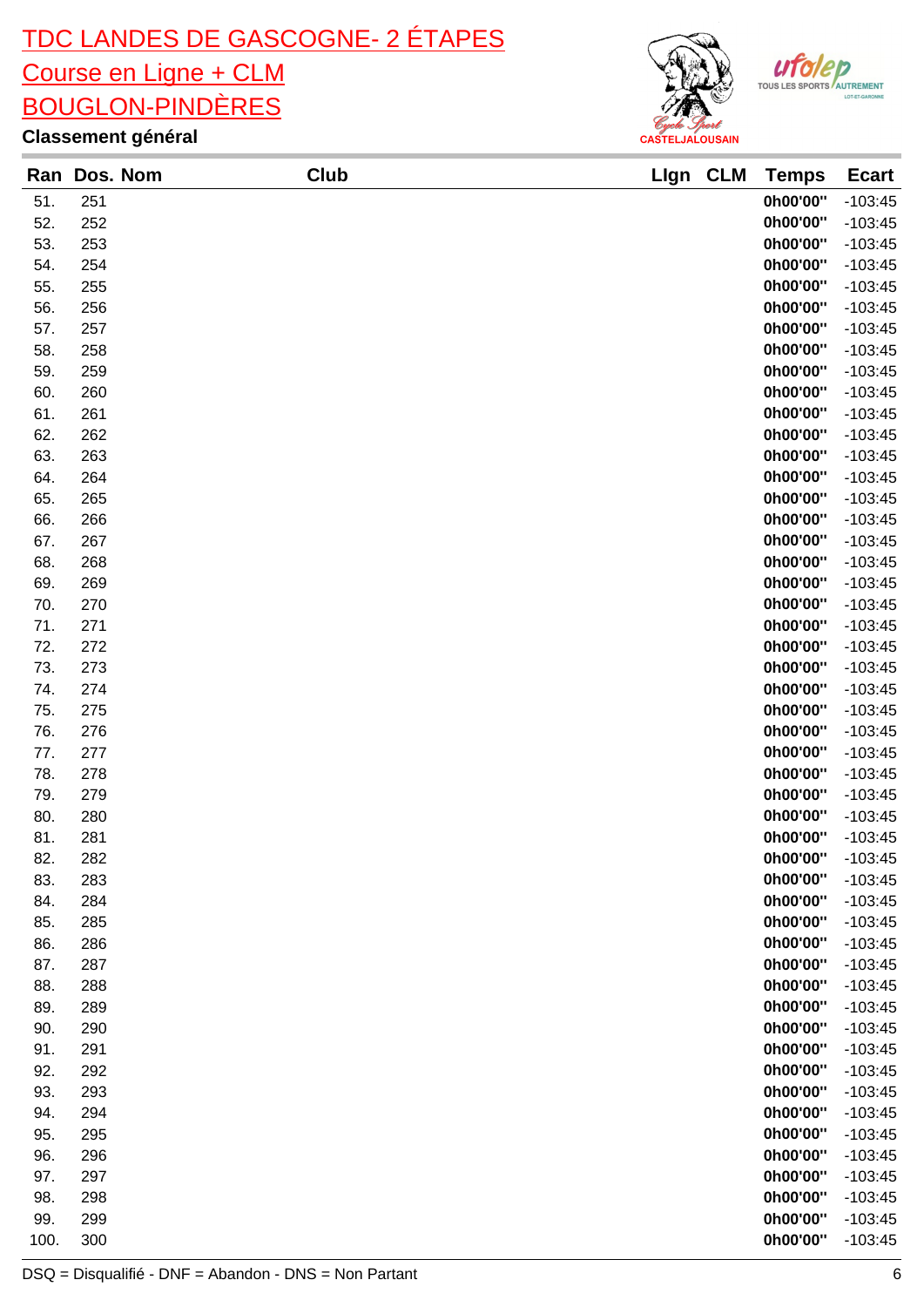

|            | Ran Dos. Nom         | Club                               |  | Lign CLM Temps Ecart |           |
|------------|----------------------|------------------------------------|--|----------------------|-----------|
| <b>DNF</b> | 208 CASTAING THIERRY | ROQUEFORT - SARBAZAN SPORTS NATURE |  | $0h00'00'' - 103:45$ |           |
| DNF        | 225   VALADE MARVYN  | CYCLO 4 HAUT AGENAIS               |  | 0h00'00''            | $-103.45$ |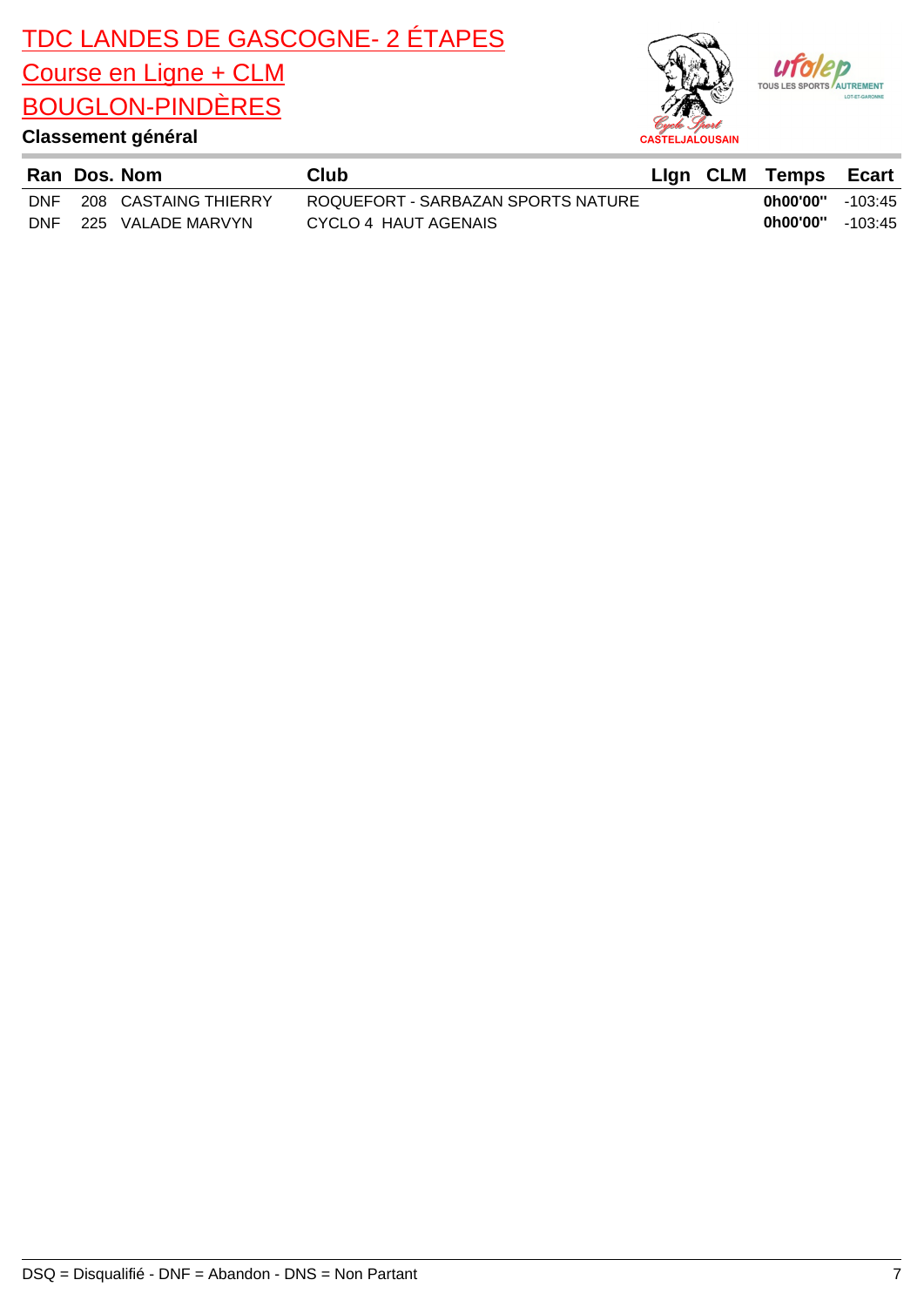



|                | Ran Dos. Nom |                          | Club                                             |               | Lign CLM      | <b>Temps</b> | <b>Ecart</b>             |
|----------------|--------------|--------------------------|--------------------------------------------------|---------------|---------------|--------------|--------------------------|
| 3ème catégorie |              |                          |                                                  |               |               |              |                          |
| 1.             |              | 316 DUTREY CLEMENT       | ENTENTE CYCLISTE MEDOC ATLANTIQUE                |               | 1h29'0 20'36" | 1h49'37"     | $\overline{\phantom{a}}$ |
| 2.             | 312          | <b>COSTES LESCOUL</b>    | UNION CYCLOSPORTIVE PUJOLAISE                    |               | 1h29'5 20'44" | 1h50'38"     | $+01:01$                 |
| 3.             |              | 334 LACAMPAGNE PAUL -    | <b>GUIDON MACARIEN</b>                           |               | 1h29'0 22'24" | 1h51'25"     | $+01:48$                 |
| 4.             | 323          | PONDARRE JEAN            | <b>AMICALE LAIQUE VARES</b>                      |               | 1h29'5 21'41" | 1h51'35"     | $+01:58$                 |
| 5.             | 309          | <b>CASASOLA PHILIPPE</b> | CYCLOTOURISME DE L ESPERANCE                     |               | 1h31'3 21'46" | 1h53'23"     | $+03:46$                 |
| 6.             | 307          |                          | BOUSQUET RODOLPHE GRATELOUP VELO CLUB            |               | 1h31'5 21'54" | 1h53'46"     | $+04:09$                 |
| 7.             | 320          | <b>MARQUIS ENZO</b>      | UNION CYCLOSPORTIVE PUJOLAISE                    |               | 1h31'3 22'09" | 1h53'46"     | $+04:09$                 |
| 8.             | 317          | <b>ESQUERRA DAVID</b>    | SANGLIERS 64                                     | 1h31'5 22'00" |               | 1h53'52"     | $+04:15$                 |
| 9.             | 306          | <b>BLONDIN REMY</b>      | UNION SPORTIVE CASTELSAGRAT                      |               | 1h31'4 22'20" | 1h54'08"     | $+04:31$                 |
| 10.            | 322          | PLANCHE CAZARD           | TEAM SPORT AMATEUR UNIBALLER                     |               | 1h31'3 22'42" | 1h54'19"     | $+04:42$                 |
| 11.            | 332          | <b>SIMO DAVID</b>        | CYCLO VTT FLEURANCE UFOLEP                       | 1h31'3 22'43" |               | 1h54'20"     | $+04:43$                 |
| 12.            | 321          | <b>PINCK FRANCIS</b>     | <b>CNB Club Nicolas BUETAS</b>                   |               | 1h31'3 22'52" | 1h54'29"     | $+04:52$                 |
| 13.            | 315          | <b>DENCAUSSE</b>         | <b>CYCLO-SPORT VIRAZEILLAIS</b>                  |               | 1h31'5 22'34" | 1h54'32"     | $+04:55$                 |
| 14.            | 327          | <b>THORE BENOIT</b>      | <b>CYCLO VTT FLEURANCE UFOLEP</b>                |               | 1h31'3 23'05" | 1h54'42"     | $+05:05$                 |
| 15.            | 303          | <b>RICHASSE IMANOL</b>   | CYCLOSPORT CASTELJALOUX                          | 1h31'3 23'29" |               | 1h55'06"     | $+05:29$                 |
| 16.            | 318          | <b>HUSTAIX VINCENT</b>   | <b>CYCLO VTT FLEURANCE UFOLEP</b>                | 1h31'3 23'35" |               | 1h55'12"     | $+05:35$                 |
| 17.            | 324          | <b>RESSAYRE JULIEN</b>   | <b>CYCLOTOURISME DE L ESPERANCE</b>              |               | 1h31'3 23'40" | 1h55'17"     | $+05:40$                 |
| 18.            | 304          | <b>AUPTEL FLORENT</b>    | UNION CYCLOSPORTIVE PUJOLAISE                    |               | 1h31'3 23'53" | 1h55'30"     | $+05:53$                 |
| 19.            | 328          | VIGNEAU JEROME           | <b>LES GRILLONS MASSAIS</b>                      | 1h32'0 23'35" |               | 1h55'43"     | $+06:06$                 |
| 20.            | 302          | MOUCHET ANDRE            | CYCLOSPORT CASTELJALOUX                          | 1h32'0 24'05" |               | 1h56'10"     | $+06:33$                 |
| 21.            | 308          | <b>CASANOVAS YOANN</b>   | ROQUEFORT - SARBAZAN SPORTS NATURE 1h31'4 24'24" |               |               | 1h56'12"     | $+06:35$                 |
| 22.            | 329          | <b>VILLENAVE JEAN</b>    | UNION SPORTIVE VILLENAVAISE CYCLISME             | 1h33'1 23'16" |               | 1h56'27"     | $+06:50$                 |
| 23.            | 305          | <b>BESSO GREGORIE</b>    | <b>VELO CLUB BARSACAIS</b>                       | 1h40'0 22'56" |               | 2h02'59"     | $+13:22$                 |
| 24.            | 313          | <b>DARRIET GUILLAUME</b> | <b>AMICALE LAIQUE VARES</b>                      | 1h40'0 23'57" |               | 2h04'04"     | $+14:27$                 |
| 25.            | 330          | <b>BETOUS ERIC</b>       | UNION CYCLISTE ROMEVIENNE                        |               | 1h40'1 23'49" | 2h04'05"     | $+14:28$                 |
| 26.            | 319          | <b>MARGARIDENC</b>       | UNION CYCLOSPORTIVE PUJOLAISE                    | 1h40'2 23'44" |               | 2h04'06"     | $+14:29$                 |
| 27.            | 301          | <b>LAGARDERE LIONEL</b>  | CYCLOSPORT CASTELJALOUX                          |               | 1h40'4 24'13" | 2h04'56"     | $+15:19$                 |
| 28.            | 333          | <b>DUMAS FRANCOIS</b>    | <b>CLUB CYCLISTE MARMANDE 47</b>                 |               | 1h40'2 25'02" | 2h05'24"     | $+15:47$                 |
| 29.            | 314          | <b>DELEPINE JEAN</b>     | <b>AMICALE LAIQUE VARES</b>                      |               | 1h42'5 22'44" | 2h05'40"     | $+16:03$                 |
| 30.            | 310          | <b>CERVEAUX SAMUEL</b>   | UNION CYCLOSPORTIVE PUJOLAISE                    | 1h40'2 27'39" |               | 2h08'01"     | $+18:24$                 |
| 35.            | 335          |                          |                                                  |               |               | 0h00'00"     | $-109:37$                |
| 36.            | 336          |                          |                                                  |               |               | 0h00'00"     | $-109:37$                |
| 37.            | 337          |                          |                                                  |               |               | 0h00'00"     | $-109:37$                |
| 38.            | 338          |                          |                                                  |               |               | 0h00'00"     | $-109:37$                |
| 39.            | 339          |                          |                                                  |               |               | 0h00'00"     | $-109:37$                |
| 40.            | 340          |                          |                                                  |               |               | 0h00'00"     | $-109:37$                |
| 41.            | 341          |                          |                                                  |               |               | 0h00'00"     | $-109:37$                |
| 42.            | 342          |                          |                                                  |               |               | 0h00'00"     | $-109:37$                |
| 43.            | 343          |                          |                                                  |               |               | 0h00'00"     | $-109:37$                |
| 44.            | 344          |                          |                                                  |               |               | 0h00'00"     | $-109:37$                |
| 45.            | 345          |                          |                                                  |               |               | 0h00'00"     | $-109:37$                |
| 46.            | 346          |                          |                                                  |               |               | 0h00'00"     | $-109:37$                |
| 47.            | 347          |                          |                                                  |               |               | 0h00'00"     | $-109:37$                |
| 48.            | 348          |                          |                                                  |               |               | 0h00'00"     | $-109:37$                |
| 49.            | 349          |                          |                                                  |               |               | 0h00'00"     | $-109:37$                |
| 50.            | 350          |                          |                                                  |               |               | 0h00'00"     | $-109:37$                |
| 51.            | 351          |                          |                                                  |               |               | 0h00'00"     | $-109:37$                |
| 52.            | 352          |                          |                                                  |               |               | 0h00'00"     | $-109:37$                |
|                |              |                          |                                                  |               |               |              |                          |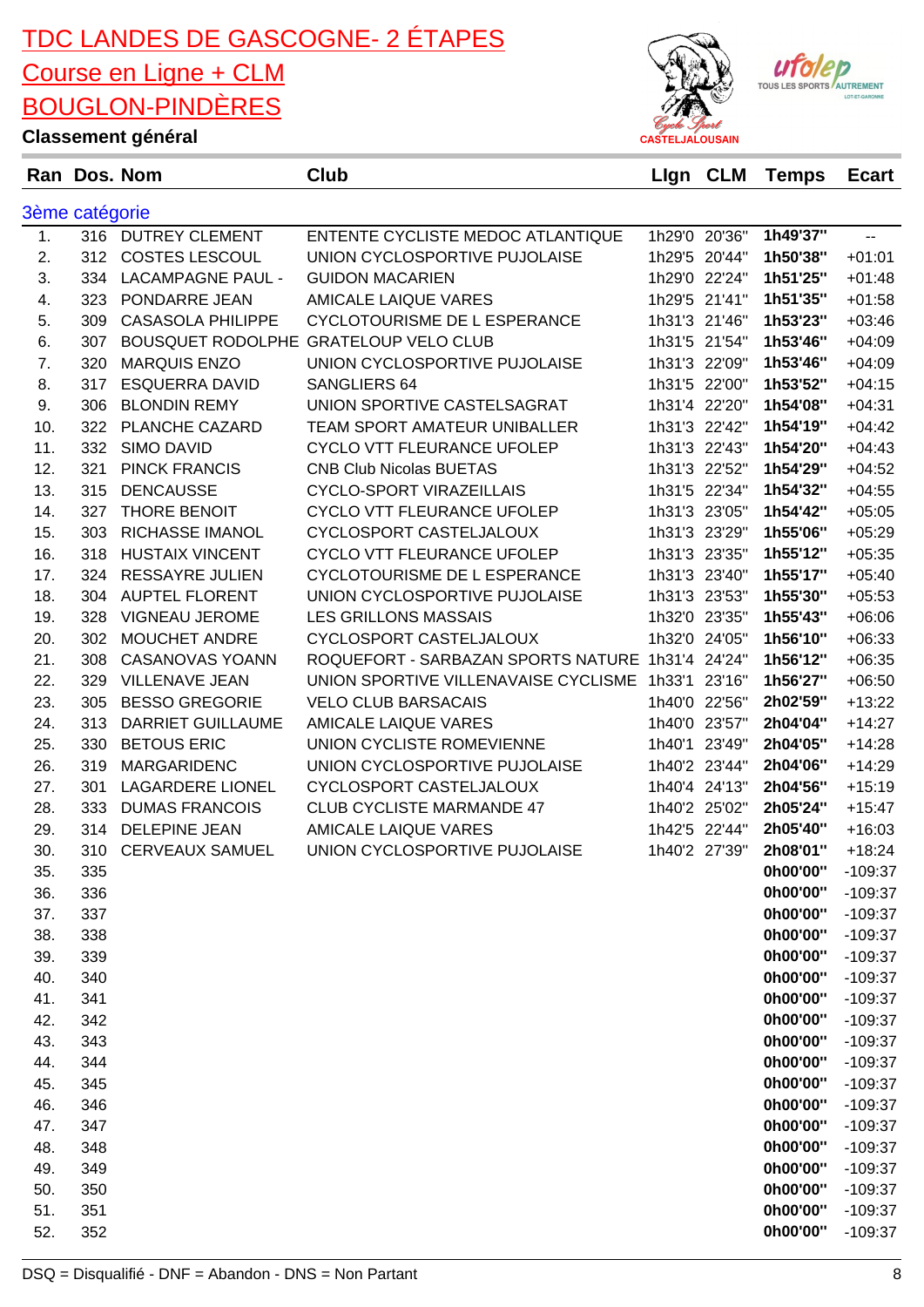



|            |            | Ran Dos. Nom         | Club                       | Lign CLM | <b>Temps</b>         | <b>Ecart</b>           |
|------------|------------|----------------------|----------------------------|----------|----------------------|------------------------|
| 53.        | 353        |                      |                            |          | 0h00'00"             | $-109:37$              |
| 54.        | 354        |                      |                            |          | 0h00'00"             | $-109:37$              |
| 55.        | 355        |                      |                            |          | 0h00'00"             | $-109:37$              |
| 56.        | 356        |                      |                            |          | 0h00'00"             | $-109:37$              |
| 57.        | 357        |                      |                            |          | 0h00'00"             | $-109:37$              |
| 58.        | 358        |                      |                            |          | 0h00'00"             | $-109:37$              |
| 59.        | 359        |                      |                            |          | 0h00'00"             | $-109:37$              |
| 60.        | 360        |                      |                            |          | 0h00'00"             | $-109:37$              |
| 61.        | 361        |                      |                            |          | 0h00'00"             | $-109:37$              |
| 62.        | 362        |                      |                            |          | 0h00'00"             | $-109:37$              |
| 63.        | 363        |                      |                            |          | 0h00'00"             | $-109:37$              |
| 64.        | 364        |                      |                            |          | 0h00'00"             | $-109:37$              |
| 65.        | 365        |                      |                            |          | 0h00'00"             | $-109:37$              |
| 66.        | 366        |                      |                            |          | 0h00'00"             | $-109:37$              |
| 67.        | 367        |                      |                            |          | 0h00'00"             | $-109:37$              |
| 68.        | 368        |                      |                            |          | 0h00'00"             | $-109:37$              |
| 69.        | 369        |                      |                            |          | 0h00'00"             | $-109:37$              |
| 70.        | 370        |                      |                            |          | 0h00'00"             | $-109:37$              |
| 71.        | 371        |                      |                            |          | 0h00'00"             | $-109:37$              |
| 72.<br>73. | 372<br>373 |                      |                            |          | 0h00'00"<br>0h00'00" | $-109:37$              |
| 74.        | 374        |                      |                            |          | 0h00'00"             | $-109:37$<br>$-109:37$ |
| 75.        | 375        |                      |                            |          | 0h00'00"             | $-109:37$              |
| 76.        | 376        |                      |                            |          | 0h00'00"             | $-109:37$              |
| 77.        | 377        |                      |                            |          | 0h00'00"             | $-109:37$              |
| 78.        | 378        |                      |                            |          | 0h00'00"             | $-109:37$              |
| 79.        | 379        |                      |                            |          | 0h00'00"             | $-109:37$              |
| 80.        | 380        |                      |                            |          | 0h00'00"             | $-109:37$              |
| 81.        | 381        |                      |                            |          | 0h00'00"             | $-109:37$              |
| 82.        | 382        |                      |                            |          | 0h00'00"             | $-109:37$              |
| 83.        | 383        |                      |                            |          | 0h00'00"             | $-109:37$              |
| 84.        | 384        |                      |                            |          | 0h00'00"             | $-109:37$              |
| 85.        | 385        |                      |                            |          | 0h00'00"             | $-109:37$              |
| 86.        | 386        |                      |                            |          | 0h00'00"             | $-109:37$              |
| 87.        | 387        |                      |                            |          | 0h00'00"             | $-109:37$              |
| 88.        | 388        |                      |                            |          | 0h00'00"             | $-109:37$              |
| 89.        | 389        |                      |                            |          | 0h00'00"             | $-109:37$              |
| 90.        | 390        |                      |                            |          | 0h00'00"             | $-109:37$              |
| 91.        | 391        |                      |                            |          | 0h00'00"             | $-109:37$              |
| 92.        | 392        |                      |                            |          | 0h00'00"             | $-109:37$              |
| 93.        | 393        |                      |                            |          | 0h00'00"             | $-109:37$              |
| 94.        | 394        |                      |                            |          | 0h00'00"             | $-109:37$              |
| 95.        | 395        |                      |                            |          | 0h00'00"             | $-109:37$              |
| 96.        | 396        |                      |                            |          | 0h00'00"             | $-109:37$              |
| 97.        | 397        |                      |                            |          | 0h00'00"             | $-109:37$              |
| 98.<br>99. | 398        |                      |                            |          | 0h00'00"<br>0h00'00" | $-109:37$              |
| 100.       | 399<br>400 |                      |                            |          | 0h00'00"             | $-109:37$              |
| <b>DNF</b> | 311        | <b>CIGANA CYRIL</b>  | <b>VELO CLUB BARSACAIS</b> |          | 0h00'00"             | $-109:37$<br>$-109:37$ |
| <b>DNF</b> | 326        | <b>SIGALE ARNAUD</b> | CYCLOSPORT MIRAMONTAIS     |          | 0h00'00"             | $-109:37$              |
|            |            |                      |                            |          |                      |                        |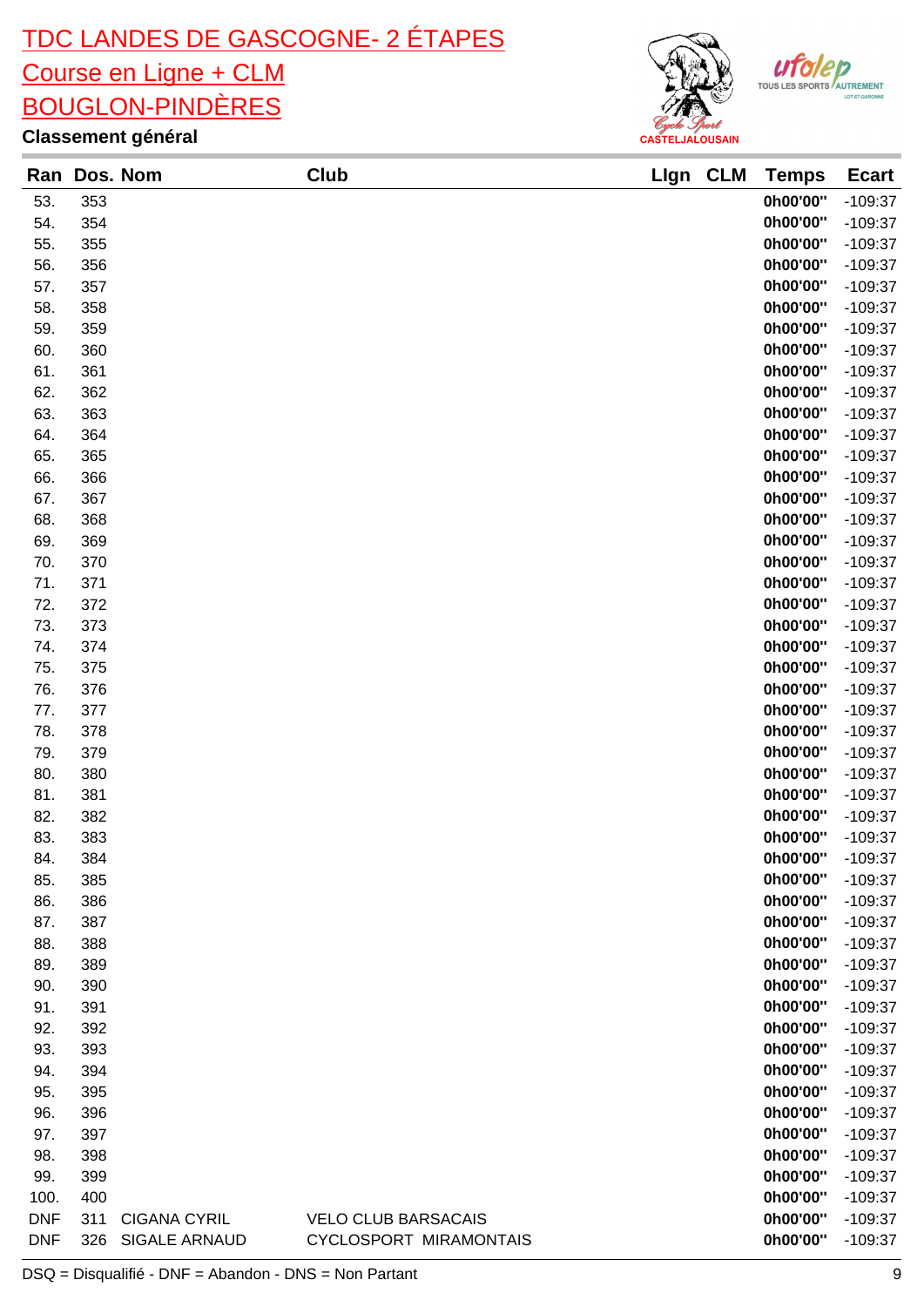

|            | Ran Dos. Nom        | Club                                          |  | Lign CLM Temps Ecart |           |
|------------|---------------------|-----------------------------------------------|--|----------------------|-----------|
|            | DNF 331 DUPIN YOHAN |                                               |  | 0h00'00"             | -109:37   |
| DNF        | 431 DUPIN YOHAN     | ROQUEFORT - SARBAZAN SPORTS NATURE            |  | 0h00'00''            | $-109.37$ |
| <b>DNS</b> |                     | 325 RUMINY CHRISTOPHE ST PAUL SPORTS CYCLISME |  | 0h00'00"             | $-109.37$ |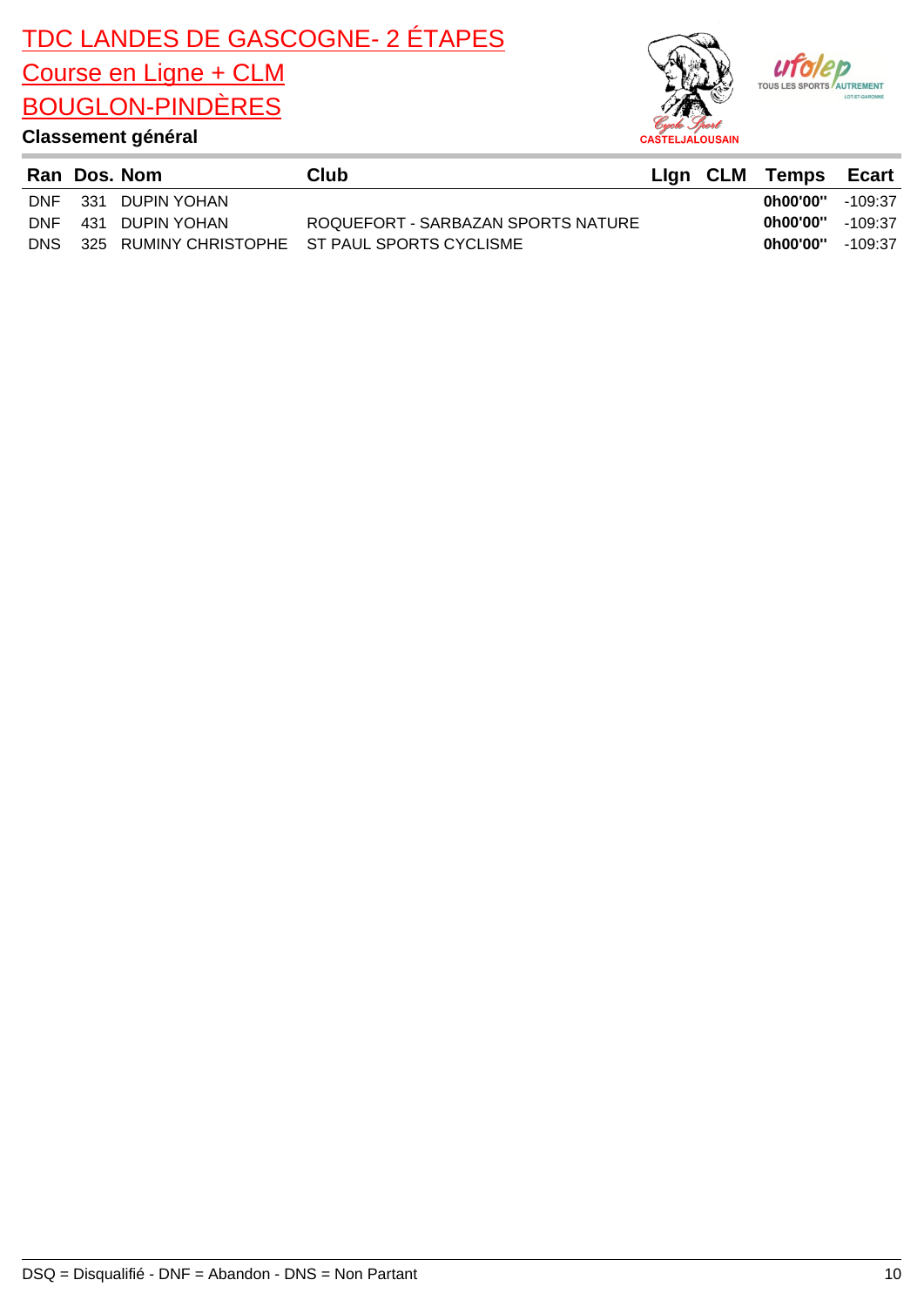

AUTREMENT TOUS LES SPORTS

|     | Ran Dos. Nom   |                                 | Club                                | Lign CLM      | <b>Temps</b>         | <b>Ecart</b> |
|-----|----------------|---------------------------------|-------------------------------------|---------------|----------------------|--------------|
|     | 4ème catégorie |                                 |                                     |               |                      |              |
| 1.  |                | 418 VOUILLAT ERIC               | ETOILE CYCLISTE FOYENNE             | 1h19'1 22'08" | 1h41'27"             | --           |
| 2.  | 409            | <b>NAIBO PHILIPPE</b>           | <b>CYCLOTOURISME DE L ESPERANCE</b> | 1h19'1 23'06" | 1h42'21"             | $+00:54$     |
| 3.  | 411            | SOUHARCE JEAN-PAUL SANGLIERS 64 |                                     | 1h19'1 23'26" | 1h42'41"             | $+01:14$     |
| 4.  | 404            | BORDENAVE ANDRÉ                 | LOURDES PYRENEES CYCLISME           | 1h19'1 23'49" | 1h43'04"             | $+01:37$     |
| 5.  | 407            | <b>GUIZARD ALAIN</b>            | <b>ALVA</b>                         | 1h19'1 23'57" | 1h43'12"             | $+01:45$     |
| 6.  | 408            | LEES-MELOU MICHEL               | <b>GUIDON PORTESIEN</b>             | 1h19'2 24'12" | 1h43'38"             | $+02:11$     |
| 7.  | 410            | <b>RIZON YVES</b>               | UNION CYCLISTE ROMEVIENNE           | 1h19'2 24'44" | 1h44'06"             | $+02:39$     |
| 8.  | 405            | <b>CAZABAN</b>                  | UNION CYCLISTE VIDOUZIEN            | 1h19'2 25'15" | 1h44'41"             | $+03:14$     |
| 9.  | 401            | <b>LAGUIBEAU GERARD</b>         | CYCLOSPORT CASTELJALOUX             | 1h19'2 26'26" | 1h45'52"             | $+04:25$     |
| 10. | 406            | <b>GABORIEAU JEAN</b>           | CASTELNAU D AUZAN CYCLISME 32       | 1h21'4 24'15" | 1h45'59"             | $+04:32$     |
| 11. | 415            | <b>LAGRAVE BERNARD</b>          | <b>VELO CLUB BARSACAIS</b>          | 1h22'2 26'43" | 1h49'03"             | $+07:36$     |
| 12. | 412            | <b>DELOUS DENIS</b>             | UNION CYCLISTE ROMEVIENNE           | 1h25'0 25'25" | 1h50'29"             | $+09:02$     |
| 13. | 416            | <b>MALLET PHILIPPE</b>          | CASTELNAU D AUZAN CYCLISME 32       | 1h27'1 25'40" | 1h52'50"             | $+11:23$     |
| 14. | 403            | <b>TISNE ROGER</b>              | CYCLOSPORT CASTELJALOUX             | 1h27'4 25'20" | 1h53'09"             | $+11:42$     |
| 17. | 414            | <b>LABAT GUY</b>                | ETOILE CYCLISTE BAZEILLAISE         |               | 0h00'00"             | $-101:27$    |
| 21. | 421            |                                 |                                     |               | 0h00'00"             | $-101:27$    |
| 22. | 422            |                                 |                                     |               | 0h00'00"             | $-101:27$    |
| 23. | 423            |                                 |                                     |               | 0h00'00"             | $-101:27$    |
| 24. | 424            |                                 |                                     |               | 0h00'00"             | $-101:27$    |
| 25. | 425            |                                 |                                     |               | 0h00'00"             | $-101:27$    |
| 26. | 426            |                                 |                                     |               | 0h00'00"             | $-101:27$    |
| 27. | 427            |                                 |                                     |               | 0h00'00"             | $-101:27$    |
| 28. | 428            |                                 |                                     |               | 0h00'00"             | $-101:27$    |
| 29. | 429            |                                 |                                     |               | 0h00'00"             | $-101:27$    |
| 30. | 430            |                                 |                                     |               | 0h00'00"             | $-101:27$    |
| 31. | 432            |                                 |                                     |               | 0h00'00"             | $-101:27$    |
| 32. | 433            |                                 |                                     |               | 0h00'00"             | $-101:27$    |
| 33. | 434            |                                 |                                     |               | 0h00'00"             | $-101:27$    |
| 34. | 435            |                                 |                                     |               | 0h00'00"             | $-101:27$    |
| 35. | 436            |                                 |                                     |               | 0h00'00"             | $-101:27$    |
| 36. | 437            |                                 |                                     |               | 0h00'00"             | $-101:27$    |
| 37. | 438            |                                 |                                     |               | 0h00'00"             | $-101:27$    |
| 38. | 439            |                                 |                                     |               | 0h00'00"             | $-101:27$    |
| 39. | 440            |                                 |                                     |               | 0h00'00"             | $-101:27$    |
| 40. | 441            |                                 |                                     |               | 0h00'00"             | $-101:27$    |
| 41. | 442            |                                 |                                     |               | 0h00'00"             | $-101:27$    |
| 42. | 443            |                                 |                                     |               | 0h00'00"             | $-101:27$    |
| 43. | 444            |                                 |                                     |               | 0h00'00"             | $-101:27$    |
| 44. | 445            |                                 |                                     |               | 0h00'00"             | $-101:27$    |
| 45. | 446            |                                 |                                     |               | 0h00'00"             | $-101:27$    |
| 46. | 447            |                                 |                                     |               | 0h00'00"             | $-101:27$    |
| 47. | 448            |                                 |                                     |               | 0h00'00"             | $-101:27$    |
| 48. | 449            |                                 |                                     |               | 0h00'00"             | $-101:27$    |
| 49. | 450            |                                 |                                     |               | 0h00'00"             | $-101:27$    |
| 50. | 451            |                                 |                                     |               | 0h00'00"             | $-101:27$    |
| 51. | 452            |                                 |                                     |               | 0h00'00"             | $-101:27$    |
| 52. | 453            |                                 |                                     |               | 0h00'00"<br>0h00'00" | $-101:27$    |
| 53. | 454            |                                 |                                     |               |                      | $-101:27$    |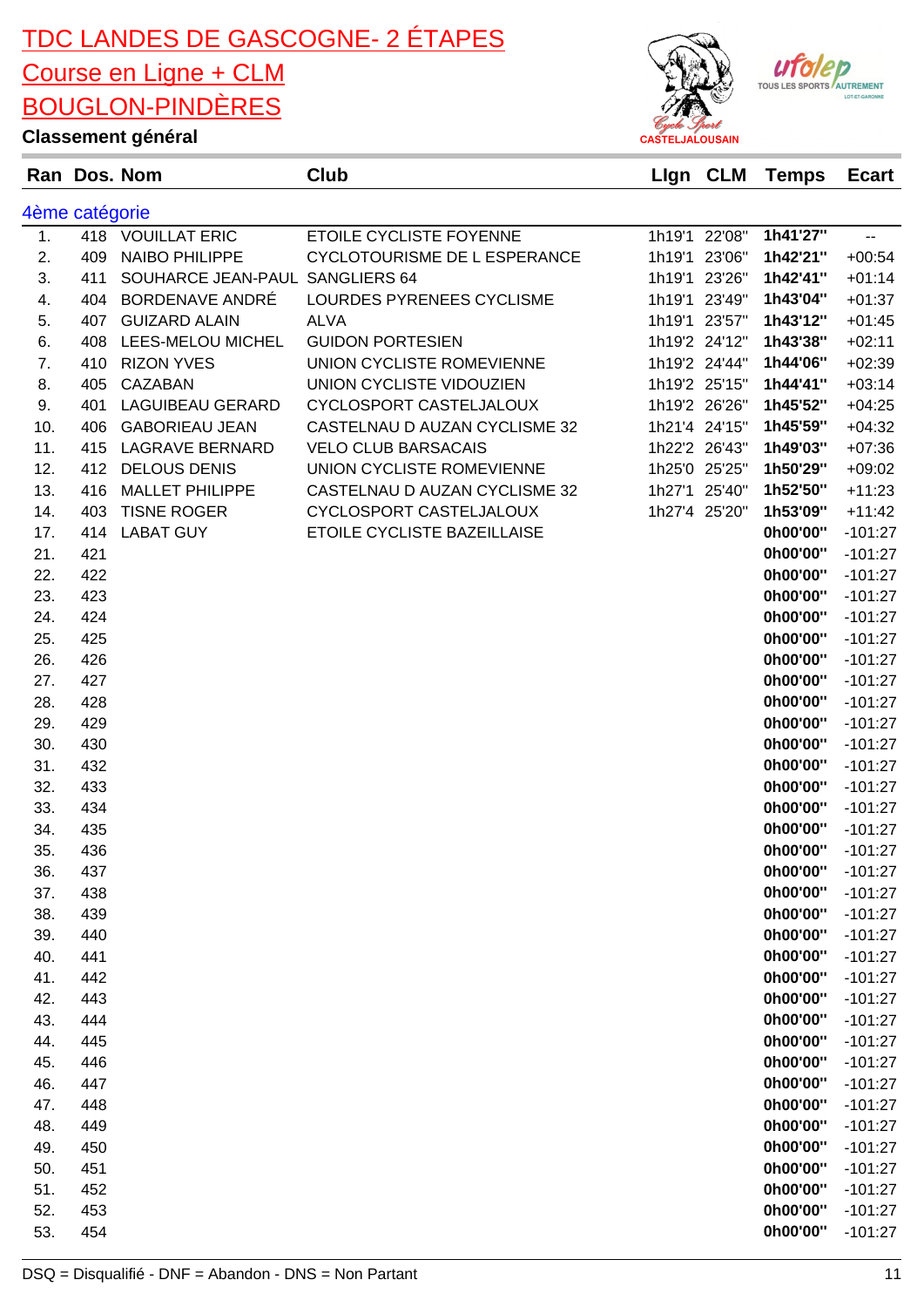



|            |            | Ran Dos. Nom           | Club                                 | Llgn | <b>CLM</b> | <b>Temps</b>         | <b>Ecart</b>           |
|------------|------------|------------------------|--------------------------------------|------|------------|----------------------|------------------------|
| 54.        | 455        |                        |                                      |      |            | 0h00'00"             | $-101:27$              |
| 55.        | 456        |                        |                                      |      |            | 0h00'00"             | $-101:27$              |
| 56.        | 457        |                        |                                      |      |            | 0h00'00"             | $-101:27$              |
| 57.        | 458        |                        |                                      |      |            | 0h00'00"             | $-101:27$              |
| 58.        | 459        |                        |                                      |      |            | 0h00'00"             | $-101:27$              |
| 59.        | 460        |                        |                                      |      |            | 0h00'00"             | $-101:27$              |
| 60.        | 461        |                        |                                      |      |            | 0h00'00"             | $-101:27$              |
| 61.        | 462        |                        |                                      |      |            | 0h00'00"             | $-101:27$              |
| 62.        | 463        |                        |                                      |      |            | 0h00'00"             | $-101:27$              |
| 63.        | 464        |                        |                                      |      |            | 0h00'00"             | $-101:27$              |
| 64.        | 465        |                        |                                      |      |            | 0h00'00"             | $-101:27$              |
| 65.        | 466        |                        |                                      |      |            | 0h00'00"             | $-101:27$              |
| 66.        | 467        |                        |                                      |      |            | 0h00'00"             | $-101:27$              |
| 67.        | 468        |                        |                                      |      |            | 0h00'00"             | $-101:27$              |
| 68.        | 469        |                        |                                      |      |            | 0h00'00"             | $-101:27$              |
| 69.        | 470        |                        |                                      |      |            | 0h00'00"             | $-101:27$              |
| 70.        | 471        |                        |                                      |      |            | 0h00'00"             | $-101:27$              |
| 71.        | 472        |                        |                                      |      |            | 0h00'00"             | $-101:27$              |
| 72.        | 473        |                        |                                      |      |            | 0h00'00"             | $-101:27$              |
| 73.        | 474        |                        |                                      |      |            | 0h00'00"             | $-101:27$              |
| 74.        | 475        |                        |                                      |      |            | 0h00'00"             | $-101:27$              |
| 75.        | 476        |                        |                                      |      |            | 0h00'00"             | $-101:27$              |
| 76.        | 477        |                        |                                      |      |            | 0h00'00"             | $-101:27$              |
| 77.        | 478        |                        |                                      |      |            | 0h00'00"             | $-101:27$              |
| 78.        | 479        |                        |                                      |      |            | 0h00'00"             | $-101:27$              |
| 79.        | 480        |                        |                                      |      |            | 0h00'00"             | $-101:27$              |
| 80.        | 481        |                        |                                      |      |            | 0h00'00"             | $-101:27$              |
| 81.        | 482        |                        |                                      |      |            | 0h00'00"             | $-101:27$              |
| 82.        | 483        |                        |                                      |      |            | 0h00'00"             | $-101:27$              |
| 83.        | 484        |                        |                                      |      |            | 0h00'00"             | $-101:27$              |
| 84.        | 485        |                        |                                      |      |            | 0h00'00"             | $-101:27$              |
| 85.        | 486        |                        |                                      |      |            | 0h00'00"             | $-101:27$              |
| 86.        | 487        |                        |                                      |      |            | 0h00'00"             | $-101:27$              |
| 87.        | 488        |                        |                                      |      |            | 0h00'00"             | $-101:27$              |
| 88.        | 489        |                        |                                      |      |            | 0h00'00"<br>0h00'00" | $-101:27$              |
| 89.<br>90. | 490<br>491 |                        |                                      |      |            | 0h00'00"             | $-101:27$<br>$-101:27$ |
| 91.        | 492        |                        |                                      |      |            | 0h00'00"             | $-101:27$              |
| 92.        | 493        |                        |                                      |      |            | 0h00'00"             | $-101:27$              |
| 93.        | 494        |                        |                                      |      |            | 0h00'00"             | $-101:27$              |
| 94.        | 495        |                        |                                      |      |            | 0h00'00"             | $-101:27$              |
| 95.        | 496        |                        |                                      |      |            | 0h00'00"             | $-101:27$              |
| 96.        | 497        |                        |                                      |      |            | 0h00'00"             | $-101:27$              |
| 97.        | 498        |                        |                                      |      |            | 0h00'00"             | $-101:27$              |
| 98.        | 499        |                        |                                      |      |            | 0h00'00"             | $-101:27$              |
| 99.        | 500        |                        |                                      |      |            | 0h00'00"             | $-101:27$              |
| <b>DNF</b> | 402        | <b>MORETTO BRUNO</b>   | CYCLOSPORT CASTELJALOUX              |      |            | 0h00'00"             | $-101:27$              |
| <b>DNF</b> | 413        | <b>DELZON CLAUDE</b>   | ETOILE CYCLISTE BAZEILLAISE          |      |            | 0h00'00"             | $-101:27$              |
| <b>DNF</b> | 417        | <b>SALOMON MARCEL</b>  | ASS.SPORTIVE CULTURELLE BELLE EGLISE |      |            | 0h00'00"             | $-101:27$              |
| <b>DNF</b> | 419        | <b>TONINI FRANÇOIS</b> | ETOILE CYCLISTE BAZEILLAISE          |      |            | 0h00'00"             | $-101:27$              |
|            |            |                        |                                      |      |            |                      |                        |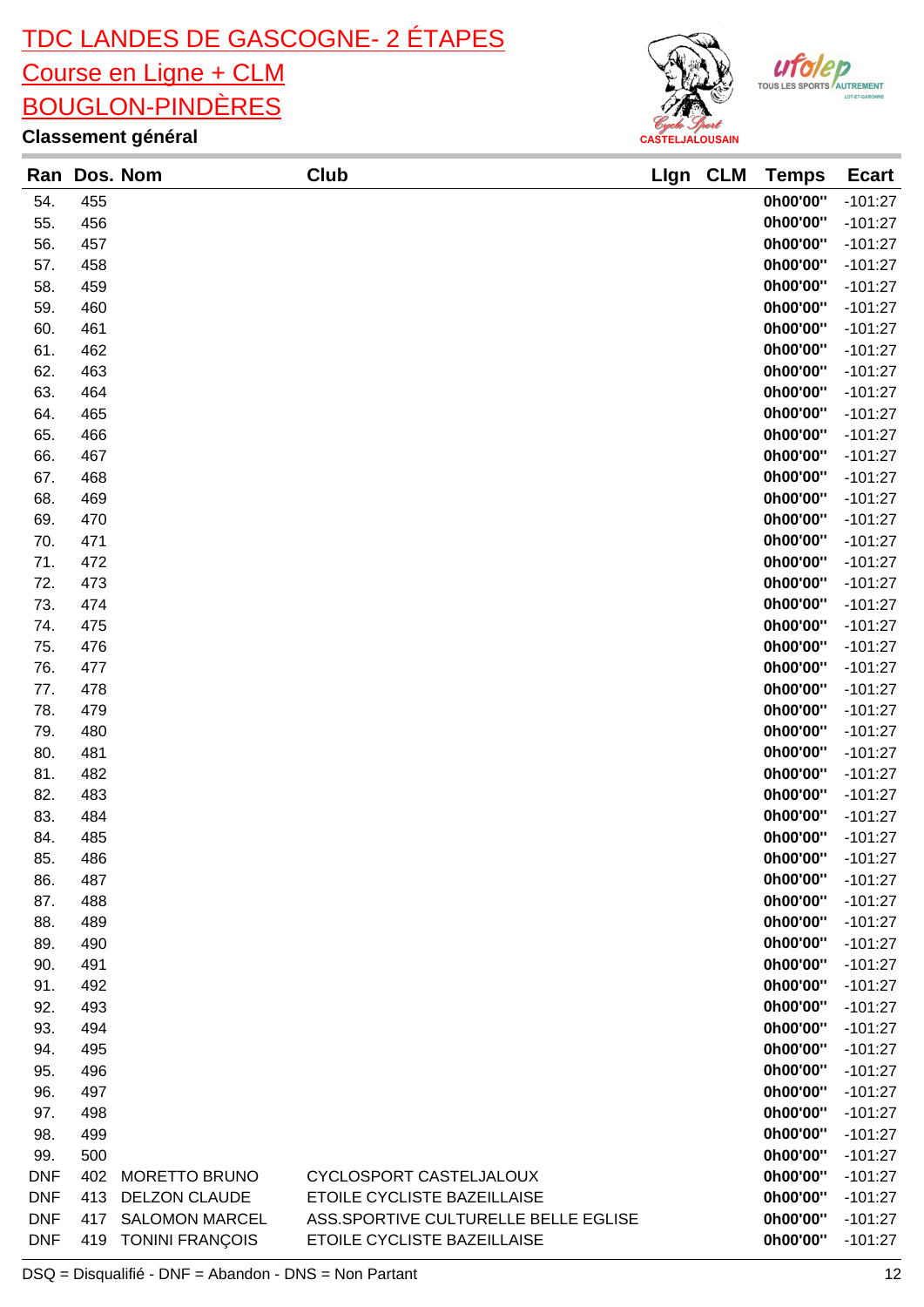

|            | Ran Dos. Nom        | Club                        |  | Lign CLM Temps Ecart |  |
|------------|---------------------|-----------------------------|--|----------------------|--|
| <b>DNF</b> | 420 PERACHE PATRICK | ETOILE CYCLISTE BAZEILLAISE |  | $0h00'00"$ -101:27   |  |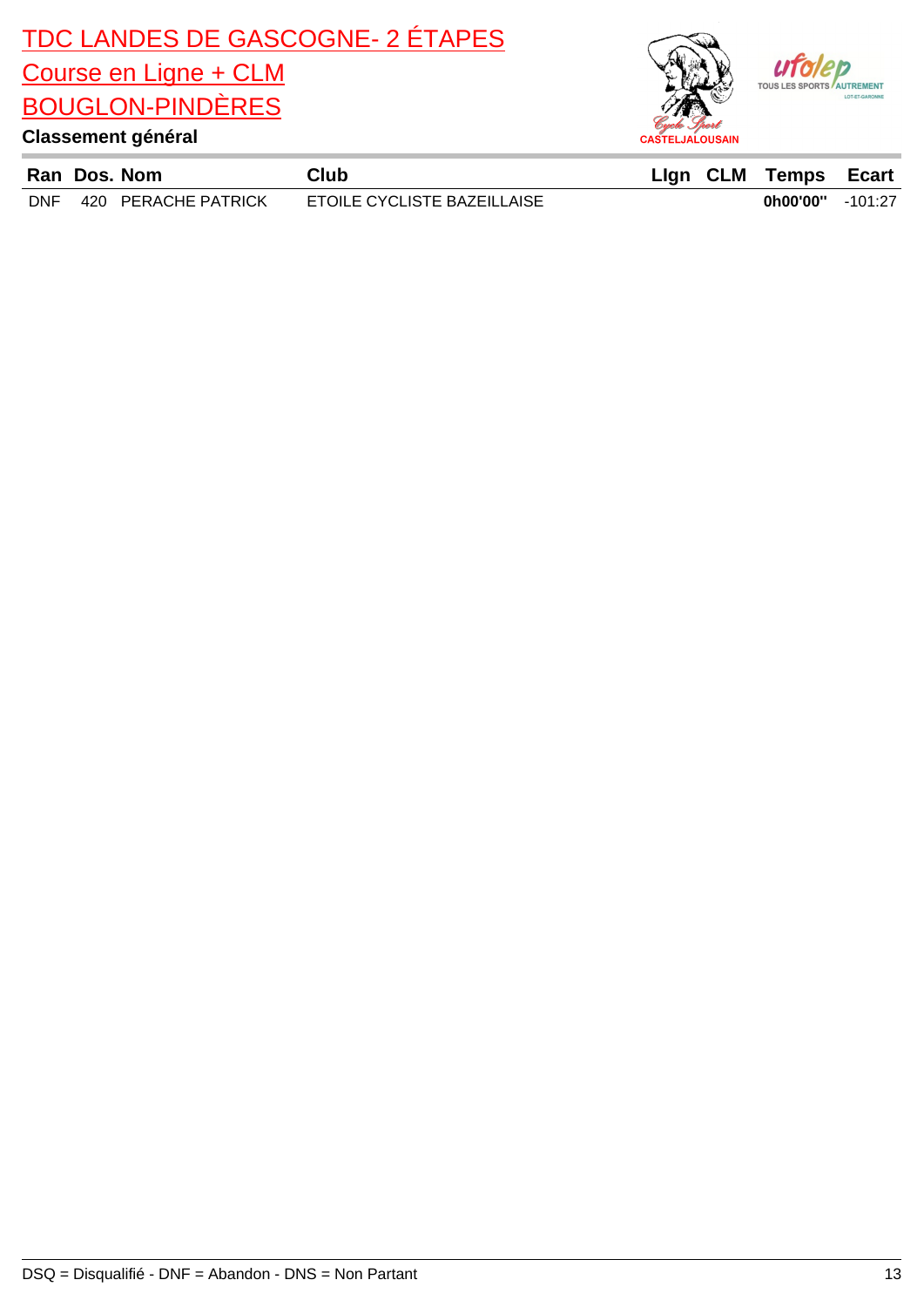

AUTREMENT

### **Classement général**

| <b>Féminines</b> |                |                        |                               |               |                      |                        |
|------------------|----------------|------------------------|-------------------------------|---------------|----------------------|------------------------|
| 1.               | $\mathbf{3}$   | LALANNE JOHANNA        | UNION CYCLOSPORTIVE PUJOLAISE | 1h19'2 22'24" | 1h41'49"             | --                     |
| 2.               | 1              | <b>ALICOT ANNEROSE</b> | <b>GUIDON BIASSAIS</b>        | 1h19'1 22'58" | 1h42'14"             | $+00:25$               |
| 3.               | 4              | <b>LOBRE SANDRINE</b>  | UNION CYCLISTE DU REOLAIS     | 1h19'3 22'43" | 1h42'18"             | $+00:29$               |
| 4.               | 2              | <b>JOUIN MARINE</b>    | <b>CASTRES CYCLO CLUB</b>     | 1h24'4 24'25" | 1h49'05"             | $+07:16$               |
| 5.               | $\,$ 5 $\,$    |                        |                               |               | 0h00'00"             | $-101:49$              |
| 6.               | 6              |                        |                               |               | 0h00'00"             | $-101:49$              |
| 7.               | $\overline{7}$ |                        |                               |               | 0h00'00"             | $-101:49$              |
| 8.               | 8              |                        |                               |               | 0h00'00"             | $-101:49$              |
| 9.               | 9              |                        |                               |               | 0h00'00"             | $-101:49$              |
| 10.              | 10             |                        |                               |               | 0h00'00"             | $-101:49$              |
| 11.              | 11             |                        |                               |               | 0h00'00"             | $-101:49$              |
| 12.              | 12             |                        |                               |               | 0h00'00"             | $-101:49$              |
| 13.              | 13             |                        |                               |               | 0h00'00"             | $-101:49$              |
| 14.              | 14             |                        |                               |               | 0h00'00"             | $-101:49$              |
| 15.              | 15             |                        |                               |               | 0h00'00"             | $-101:49$              |
| 16.              | 16             |                        |                               |               | 0h00'00"             | $-101:49$              |
| 17.              | 17             |                        |                               |               | 0h00'00"             | $-101:49$              |
| 18.              | 18             |                        |                               |               | 0h00'00"             | $-101:49$              |
| 19.              | 19             |                        |                               |               | 0h00'00"             | $-101:49$              |
| 20.              | 20             |                        |                               |               | 0h00'00"             | $-101:49$              |
| 21.              | 21             |                        |                               |               | 0h00'00"             | $-101:49$              |
| 22.              | 22             |                        |                               |               | 0h00'00"             | $-101:49$              |
| 23.              | 23             |                        |                               |               | 0h00'00"             | $-101:49$              |
| 24.              | 24             |                        |                               |               | 0h00'00"             | $-101:49$              |
| 25.              | 25             |                        |                               |               | 0h00'00"             | $-101:49$              |
| 26.              | 26<br>27       |                        |                               |               | 0h00'00"<br>0h00'00" | $-101:49$              |
| 27.<br>28.       | 28             |                        |                               |               | 0h00'00"             | $-101:49$<br>$-101:49$ |
| 29.              | 29             |                        |                               |               | 0h00'00"             | $-101:49$              |
| 30.              | 30             |                        |                               |               | 0h00'00"             | $-101:49$              |
| 31.              | 31             |                        |                               |               | 0h00'00"             | $-101:49$              |
| 32.              | 32             |                        |                               |               | 0h00'00"             | $-101:49$              |
| 33.              | 33             |                        |                               |               | 0h00'00"             | $-101:49$              |
| 34.              | 34             |                        |                               |               | 0h00'00"             | $-101:49$              |
| 35.              | 35             |                        |                               |               | 0h00'00"             | $-101:49$              |
| 36.              | 36             |                        |                               |               | 0h00'00"             | $-101:49$              |
| 37.              | 37             |                        |                               |               | 0h00'00"             | $-101:49$              |
| 38.              | 38             |                        |                               |               | 0h00'00"             | $-101:49$              |
| 39.              | 39             |                        |                               |               | 0h00'00"             | $-101:49$              |
| 40.              | 40             |                        |                               |               | 0h00'00"             | $-101:49$              |
| 41.              | 41             |                        |                               |               | 0h00'00"             | $-101:49$              |
| 42.              | 42             |                        |                               |               | 0h00'00"             | $-101:49$              |
| 43.              | 43             |                        |                               |               | 0h00'00"             | $-101:49$              |
| 44.              | 44             |                        |                               |               | 0h00'00"             | $-101:49$              |
| 45.              | 45             |                        |                               |               | 0h00'00"             | $-101:49$              |
| 46.              | 46             |                        |                               |               | 0h00'00"             | $-101:49$              |
| 47.              | 47             |                        |                               |               | 0h00'00"             | $-101:49$              |
| 48.              | 48             |                        |                               |               | 0h00'00"             | $-101:49$              |
|                  |                |                        |                               |               |                      |                        |

**Ran Dos. Nom Club LIgn CLM Temps Ecart**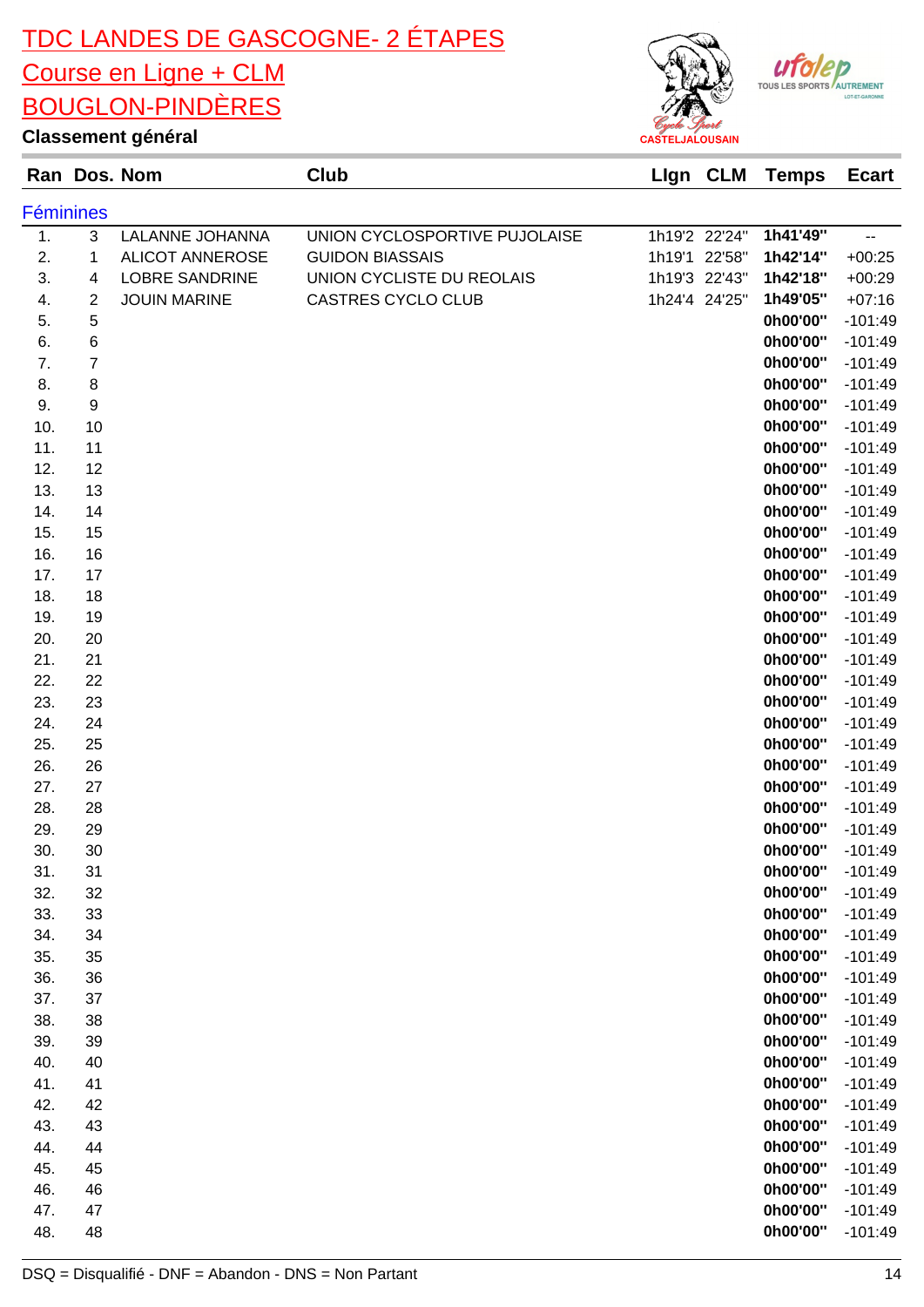



|            |          | Club<br>Ran Dos. Nom | Llgn | <b>CLM</b> | <b>Temps</b>         | <b>Ecart</b>           |
|------------|----------|----------------------|------|------------|----------------------|------------------------|
| 49.        | 49       |                      |      |            | 0h00'00"             | $-101:49$              |
| 50.        | 50       |                      |      |            | 0h00'00"             | $-101:49$              |
| 51.        | 51       |                      |      |            | 0h00'00"             | $-101:49$              |
| 52.        | 52       |                      |      |            | 0h00'00"             | $-101:49$              |
| 53.        | 53       |                      |      |            | 0h00'00"             | $-101:49$              |
| 54.        | 54       |                      |      |            | 0h00'00"             | $-101:49$              |
| 55.        | 55       |                      |      |            | 0h00'00"             | $-101:49$              |
| 56.        | 56       |                      |      |            | 0h00'00"             | $-101:49$              |
| 57.        | 57       |                      |      |            | 0h00'00"             | $-101:49$              |
| 58.        | 58       |                      |      |            | 0h00'00"             | $-101:49$              |
| 59.        | 59       |                      |      |            | 0h00'00"             | $-101:49$              |
| 60.        | 60       |                      |      |            | 0h00'00"             | $-101:49$              |
| 61.        | 61       |                      |      |            | 0h00'00"             | $-101:49$              |
| 62.        | 62       |                      |      |            | 0h00'00"             | $-101:49$              |
| 63.        | 63       |                      |      |            | 0h00'00"             | $-101:49$              |
| 64.        | 64       |                      |      |            | 0h00'00"             | $-101:49$              |
| 65.        | 65       |                      |      |            | 0h00'00"             | $-101:49$              |
| 66.        | 66       |                      |      |            | 0h00'00"             | $-101:49$              |
| 67.        | 67       |                      |      |            | 0h00'00"             | $-101:49$              |
| 68.        | 68       |                      |      |            | 0h00'00"             | $-101:49$              |
| 69.        | 69       |                      |      |            | 0h00'00"             | $-101:49$              |
| 70.        | 70       |                      |      |            | 0h00'00"             | $-101:49$              |
| 71.        | 71       |                      |      |            | 0h00'00"             | $-101:49$              |
| 72.        | 72       |                      |      |            | 0h00'00"             | $-101:49$              |
| 73.        | 73       |                      |      |            | 0h00'00"             | $-101:49$              |
| 74.        | 74       |                      |      |            | 0h00'00"             | $-101:49$              |
| 75.        | 75       |                      |      |            | 0h00'00"             | $-101:49$              |
| 76.        | 76       |                      |      |            | 0h00'00"             | $-101:49$              |
| 77.        | 77       |                      |      |            | 0h00'00"             | $-101:49$              |
| 78.        | 78       |                      |      |            | 0h00'00"             | $-101:49$              |
| 79.        | 79       |                      |      |            | 0h00'00"             | $-101:49$              |
| 80.        | 80       |                      |      |            | 0h00'00"             | $-101:49$              |
| 81.        | 81       |                      |      |            | 0h00'00"             | $-101:49$              |
| 82.        | 82       |                      |      |            | 0h00'00"             | $-101:49$              |
| 83.        | 83       |                      |      |            | 0h00'00"             | $-101:49$              |
| 84.        | 84       |                      |      |            | 0h00'00"             | $-101:49$              |
| 85.        | 85       |                      |      |            | 0h00'00"             | $-101:49$              |
| 86.        | 86       |                      |      |            | 0h00'00"             | $-101:49$              |
| 87.        | 87       |                      |      |            | 0h00'00"             | $-101:49$              |
| 88.        | 88       |                      |      |            | 0h00'00"<br>0h00'00" | $-101:49$<br>$-101:49$ |
| 89.        | 89       |                      |      |            |                      |                        |
| 90.        | 90       |                      |      |            | 0h00'00"             | $-101:49$              |
| 91.<br>92. | 91<br>92 |                      |      |            | 0h00'00"<br>0h00'00" | $-101:49$<br>$-101:49$ |
|            |          |                      |      |            | 0h00'00"             |                        |
| 93.<br>94. | 93<br>94 |                      |      |            | 0h00'00"             | $-101:49$<br>$-101:49$ |
| 95.        | 95       |                      |      |            | 0h00'00"             | $-101:49$              |
| 96.        | 96       |                      |      |            | 0h00'00"             | $-101:49$              |
| 97.        | 97       |                      |      |            | 0h00'00"             | $-101:49$              |
| 98.        | 98       |                      |      |            | 0h00'00"             | $-101:49$              |
|            |          |                      |      |            |                      |                        |